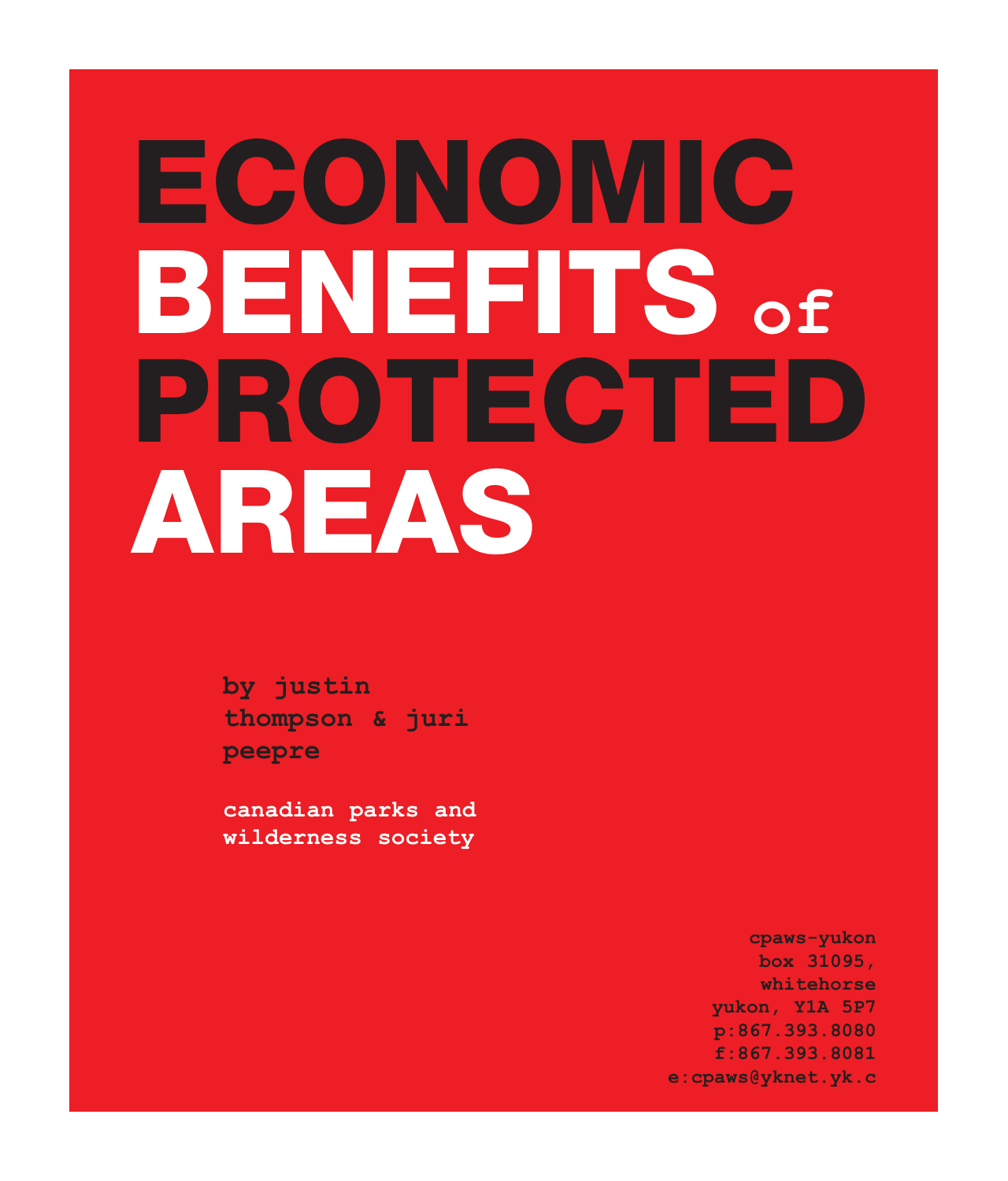### **acknowledgements**

CPAWS-Yukon thanks the following organizations for their support of this report and other northern conservation projects:

The Pew Charitable Trusts Walter and Duncan Gordon Foundation World Wildlife Fund Canada

The opinions and recommendations expressed in this report are those of the authors and may not reflect the views of supporting organizations.



**photo: marten berkman**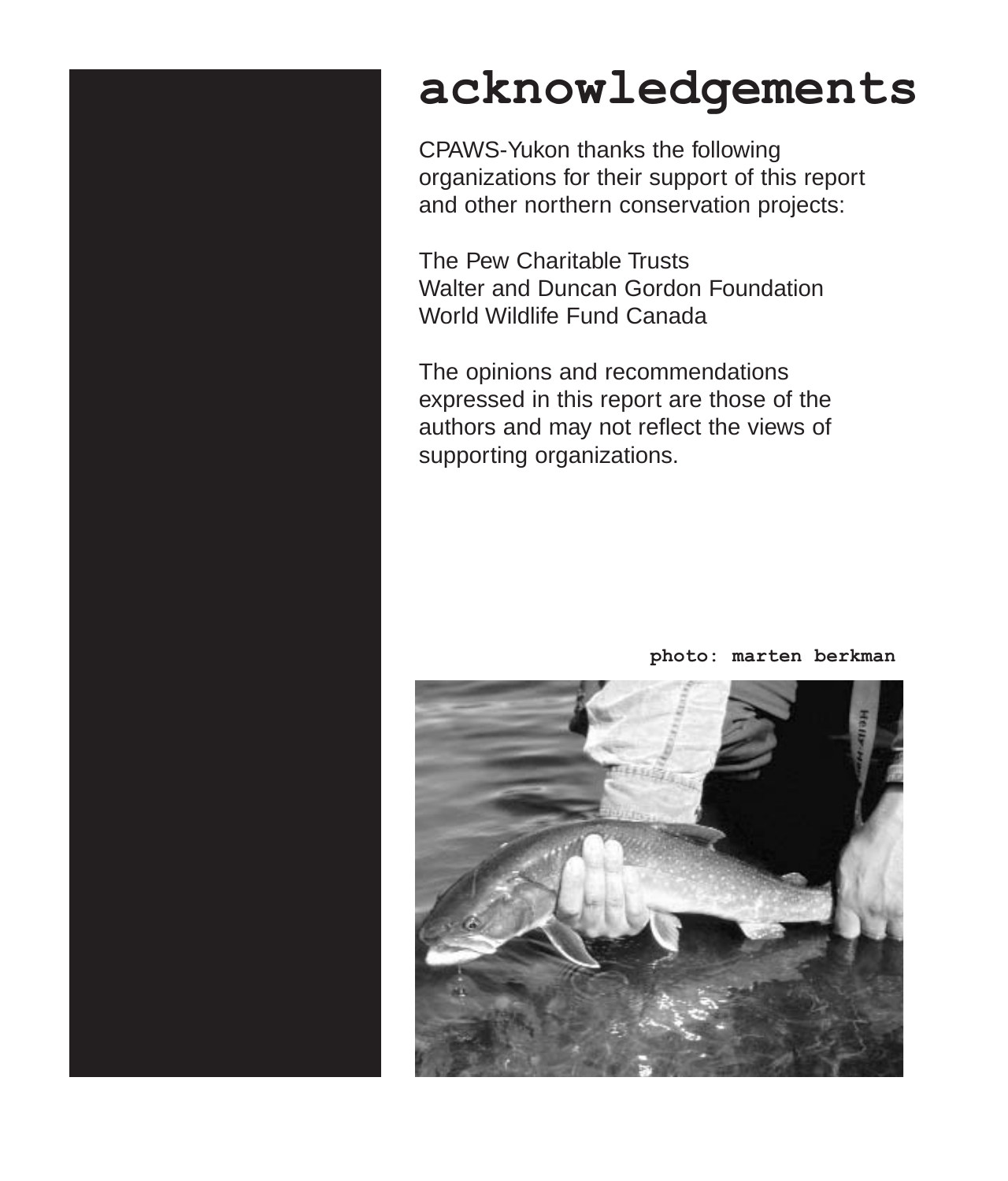#### table of contents3 Executive Summary **Executive Summary** Economic and Demographic Trends \_\_\_\_\_\_\_\_\_\_\_ 4 4 Economic Benefits of Protected Areas <u> 1999 - Johann Barn, mars eta inperiodo</u> Economic Benefits of a completed Protected Areas 5 <u> 1990 - Johann Barnett, fransk politiker (</u> Network in Canada's North 6 Recommendations Introduction 8 Economic and Demographic Trends Support Protected Ares Creation 11 Nature Related Tourism Leads Growth Opportunities 13 Entrepreneurs and Retirees Choosing to Live Near Scenery and Wildlife 15 18 Economic Benefits of Protected Areas 19 Visitor Spending  $\frac{22}{2}$ Job Creation  $\sim$  24 The Impact of Land Claims 25 Government Spending and Revenues 27 Non-government Organizations Benefits of a Completed Parks System in Canada's North 28 Community and Regional Development  $\sim$  28 Economic Diversification  $\sim$  29 Protection and Preservation of Community and  $\sim$  30 Tourism Assets Marketing the North's Natural Attractions 31 <u>233 - 234 External C</u> Conclusion and Policy Implications 35 Other Readings **Container Act and Container Act and Container Act and Container Act and Container Act and Container**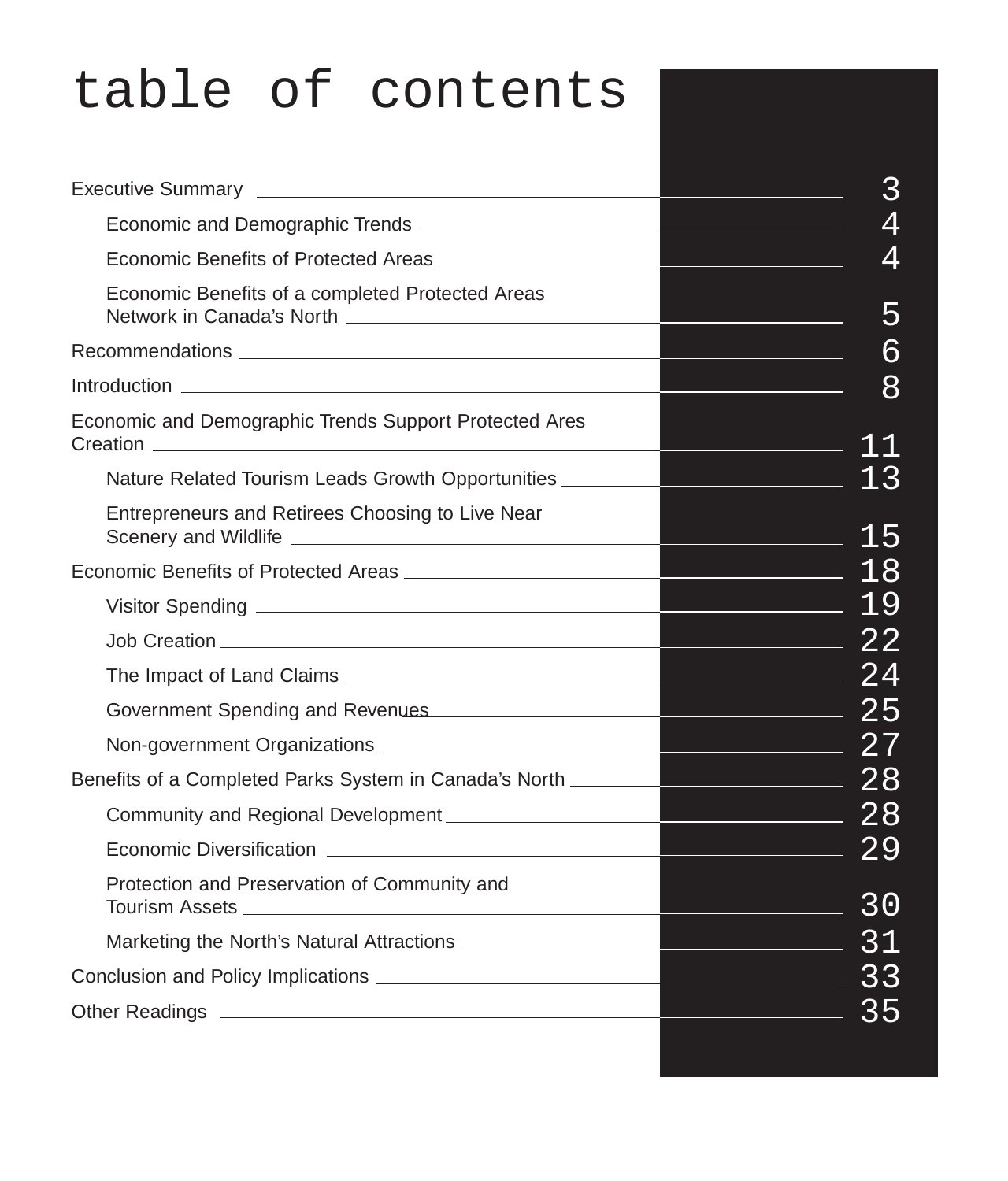

photo: juri peepre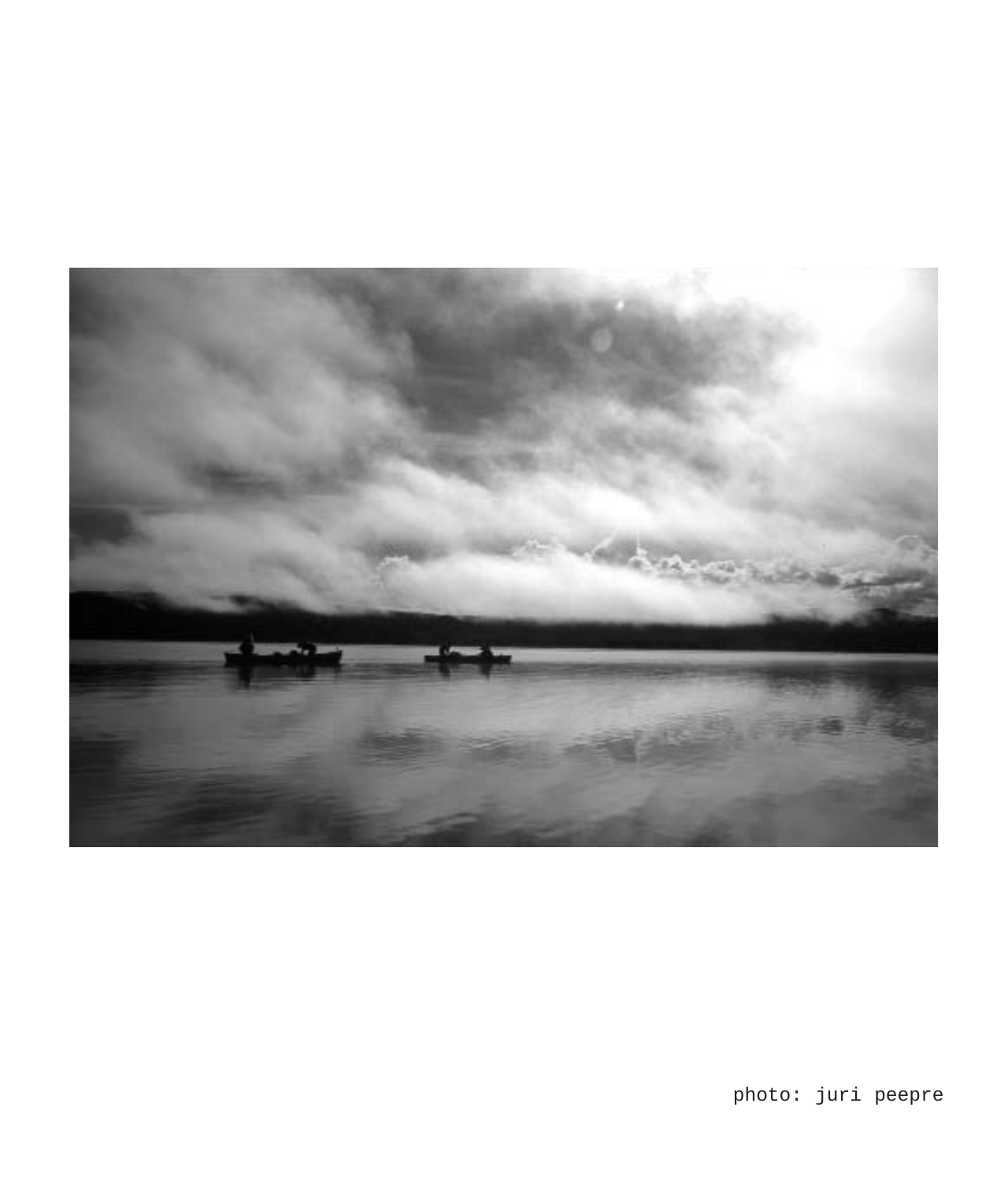### **economic benefits of protected areas**

#### **THE CASE FOR COMPLETION OF A PROTECTED AREAS NETWORK IN NORTHWESTERN CANADA**

### executive summary

This report contains compelling evidence that the completion of a protected areas network in western Canada's north would have significant economic and social benefits for northern communities. Due to abundant wilderness and intact watersheds, the report shows that communities in Canada's north are well positioned to take advantage of economic and demographic trends that are placing increased value on regions with a healthy environment and access to natural attractions. It also highlights why the creation of protected areas represents an important economic opportunity, specifically for northern communities, due to the nature of the economic benefits that occur.

Protected areas fit well with northern life styles, quality of life expectations, the desire to pursue subsistence harvest of wild species, and opportunities for community development, created through land claims agreements. Protected areas are also compatible with a mixed economy dependent on a variety of renewable and non-renewable resource industries, and tourism. Conservation is a key part of any sustainable economy.

Protected areas fit well with northern life styles, quality of life expectations, the desire to pursue subsistence harvest of wild species, and opportunities for community development, created through land claims agreements.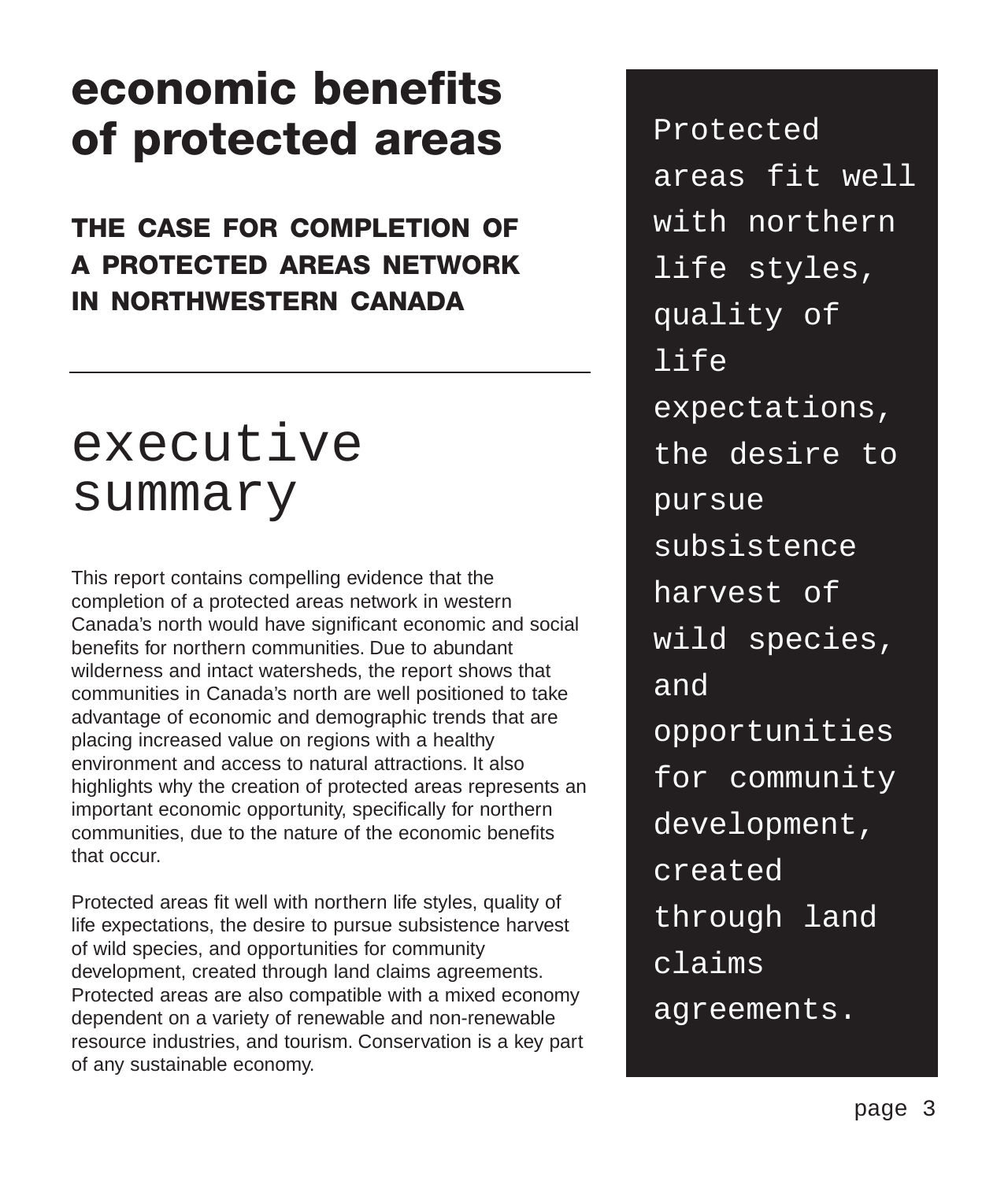Economic and demographic trends across North America and internationally are showing that regions with a healthy environment and access to natural attractions are increasingly in demand.

#### **Economic and Demographic Trends**

Completion of land claims agreements in the North means that First Nations and communities now have unprecedented opportunities to participate in and manage the development of diverse local and regional economies.

Conservation and protected areas provide new alternatives in economic development. They also create reasons for education and training in areas related to conservation and tourism services. These opportunities will allow more people to stay in communities to pursue their chosen careers.

Economic and demographic trends across North America and internationally are showing that regions, with a healthy environment and access to natural attractions, are increasingly in demand. There are two major factors driving this demand: 1) impressive growth in nature related tourism, and 2) a dramatic increase in people who are moving to and investing in areas with a clean environment and outdoor recreation opportunities.

#### **Economic Benefits of Protected Areas**

The economic impact and value of protected areas have been described in a broad range of research reports over the past two decades. We recognize, however, that the core reasons for establishing protected areas are usually not based on economics. Maintenance of ecological integrity, conservation of wildlife habitat and species, or spiritual and cultural values are often the dominant reasons for establishing protected areas.

This report focuses on the following three tangible, marketbased, economic benefits associated with protected areas: visitor spending, job creation, and government spending and revenues. Visitor spending on nature related activities represents a large potential export market for northern Canada. In addition, several examples demonstrate that government spending on parks is an excellent way to leverage significant amounts of private spending in the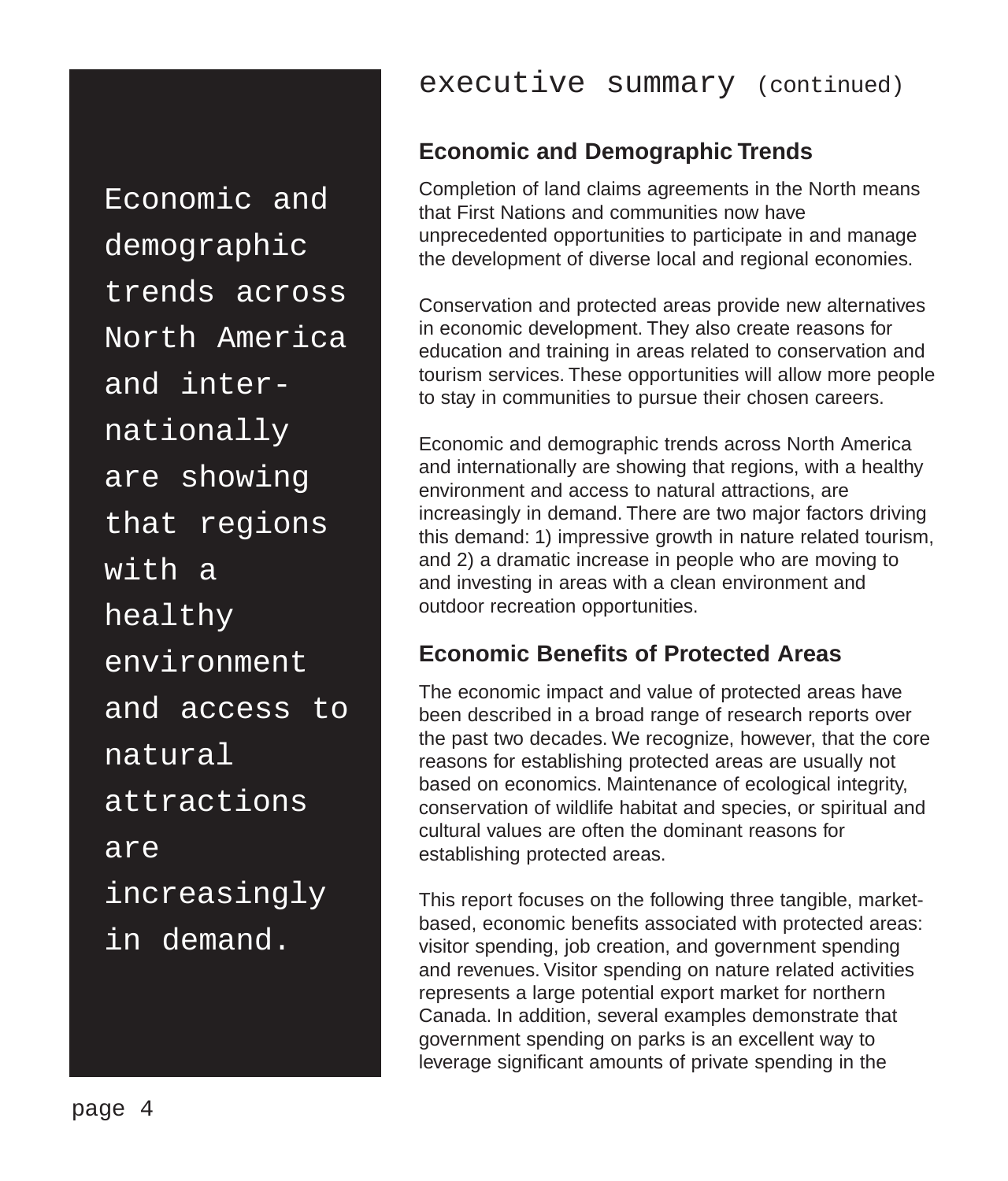#### executive summary (continued)

economy. The report also shows that protected areas have the potential to generate substantial employment across a broad range of skill levels. Finally, government investment in protected areas can have considerable effects on the economy, in turn resulting in increased government tax revenues.

#### **Economic Benefits of a Completed Protected Areas Network in Canada's North**

A completed protected areas network would be particularly valuable to the economies of the Yukon and NWT for several reasons.

First, protected areas provide an opportunity for regional economic development where many of the benefits have the potential to stay within rural communities.

Second, they are a good way to help diversify northern economies and decrease the impacts of the boom and bust cycles caused by resource extraction industries.

Third, protected areas protect and preserve tourism assets, ensuring the long-term viability of this growing industry. Protected areas will help the North in its efforts to market its natural attractions by providing prospective residents and visitors with a tangible product and access to natural attractions. And finally, protected areas will support wellestablished subsistence economies and traditional life styles of the North.

This report focuses on the following three tangible, market-based, economic benefits associated  $wt$  $\ddot{t}$ protected areas: visitor spending, job creation, and government spending and revenues.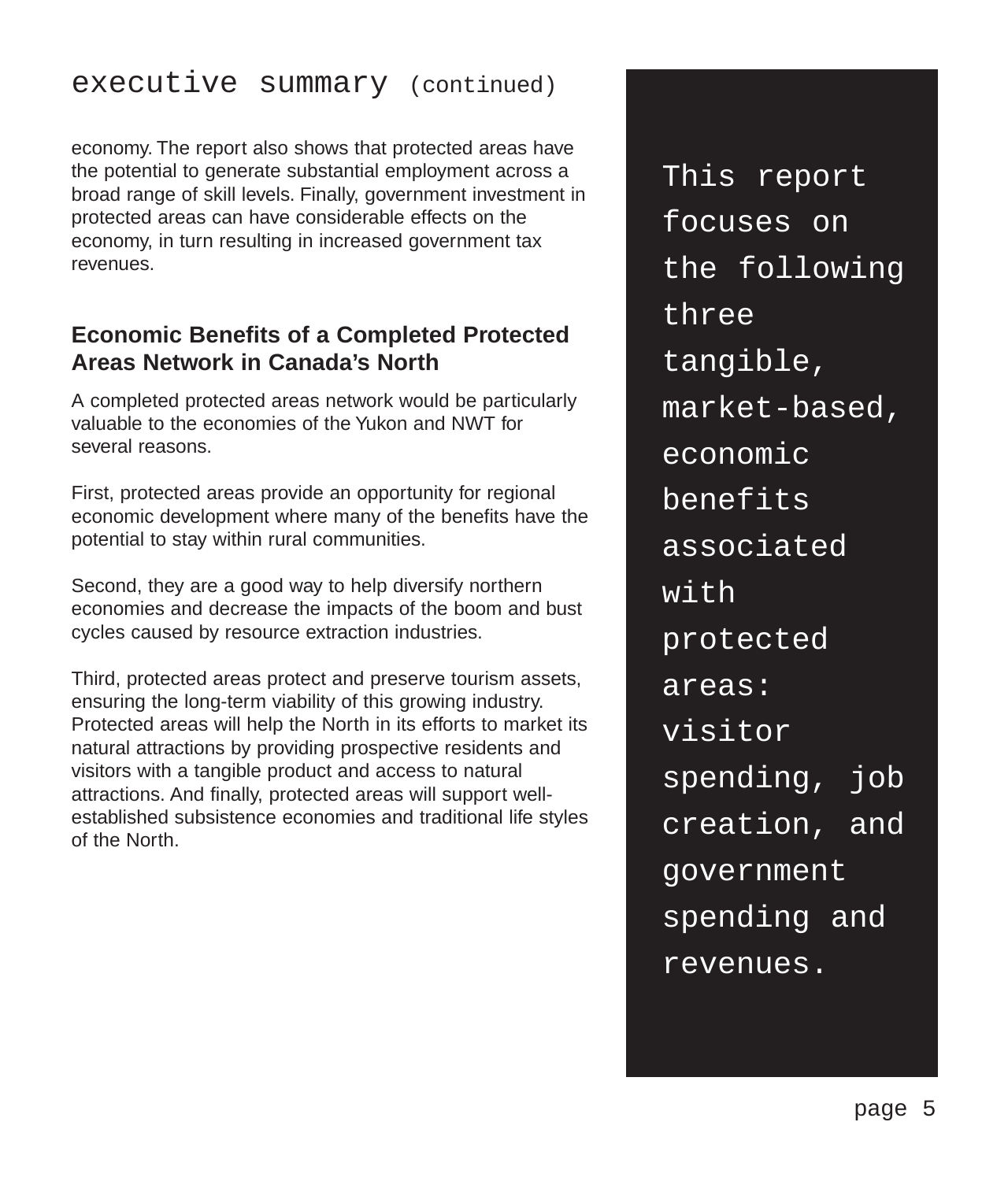

photo: marten berkman

### recommendations

We recommend that the Government of Yukon, in cooperation with the federal government, First Nations, communities, business and public interest organizations:

• Build and diversify the Yukon's economy by completing and investing in a network of protected areas in the Yukon; using the Yukon Protected Areas Strategy, First Nations Final Agreements, and the provisions of the National Parks Act, Yukon Wildlife Act and Yukon Environment Act.

• Reduce the economic uncertainty for resource industries, and increase the certainty for tourism operators, by completing the protected areas network within 6 years; continue to support the completion of land use plans.

• Invest in research, education, training, business incentives and infrastructure related to implementing and managing a network of protected areas.

• Assess the opportunities to designate protected areas adjacent to Yukon highways, and further, consider the benefits of protected areas as an integral part of travel circle routes.

• Provide support and incentives to communities and First Nations to identify and designate protected area candidates and assist in developing ways to generate local economic benefits from these protected areas.

• Use protected areas as a foundation for marketing the Yukon's wilderness in a way that is consistent with maintaining the ecological integrity of the protected areas, and is supportive of each community's approach to tourism.

• Complete further research on the economic impacts of protected areas, and include the economics of conservation in departmental policies on economic development.

• Fulfill the federal government's land management and conservation obligations by investing in the completion of a protected areas network.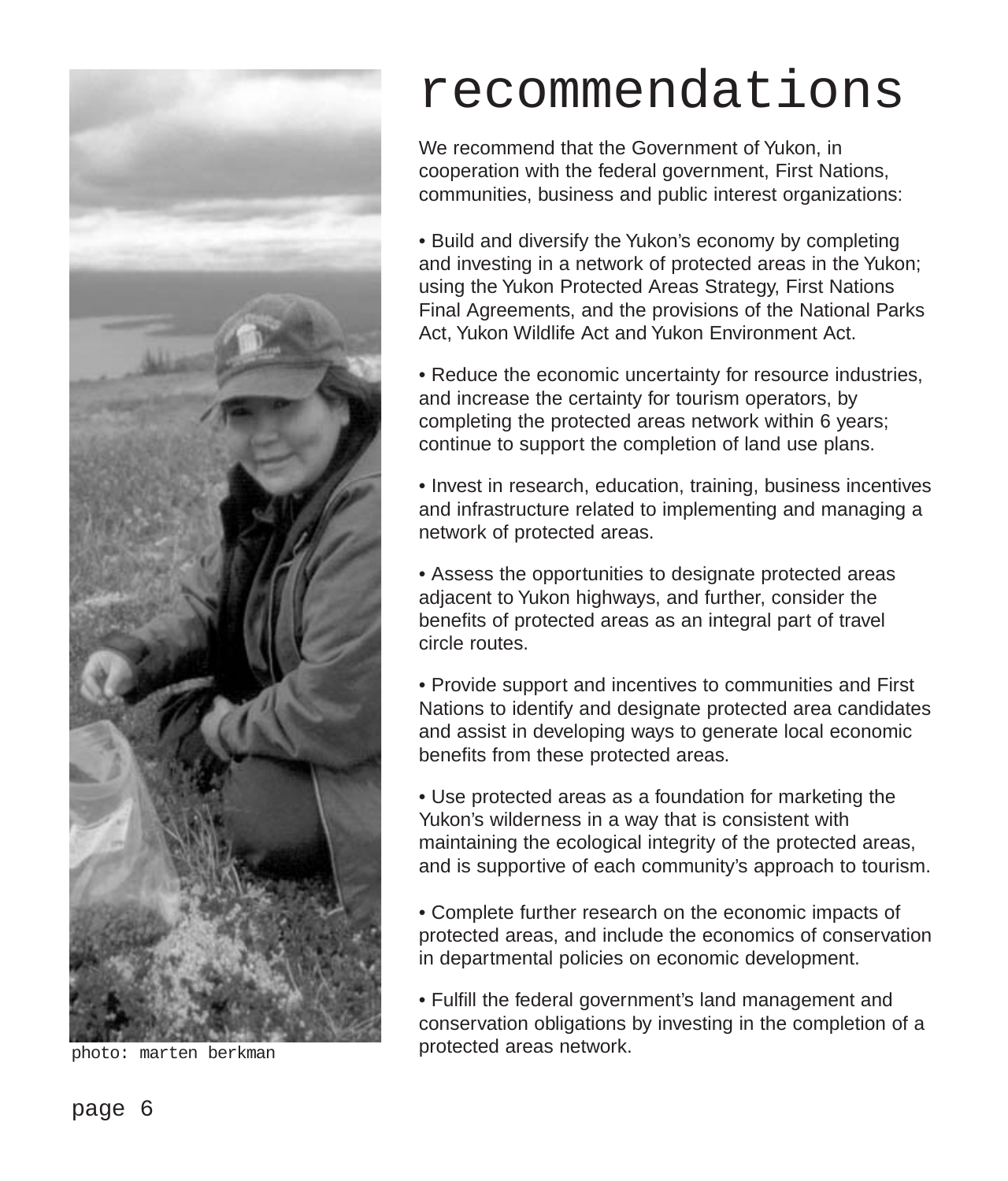#### recommendations (continued)

• Commit to the identification and designation of a protected areas network in advance of, or at the same time as, resource dispositions for large-scale timber harvest, mine, oil and gas, and pipeline development.

• Recognize the proven value of Justice Berger's pioneering recommendations on the MacKenzie Valley Pipeline inquiry by completing the protected areas network at the same time as pipeline routes are being assessed, planned or developed; if a pipeline is developed, capitalize on the opportunity to ensure that conservation areas are put in place.

• Invest in a territorial Conservation Trust Fund to supplement existing departmental budgets used to implement the Yukon Protected Areas Strategy. Use the trust fund to help assess, establish and operate territorial protected areas. Use a portion of new tax revenues and royalties from resource development projects, matched by contributions from industry, to create and maintain the fund.



photo: ken madsen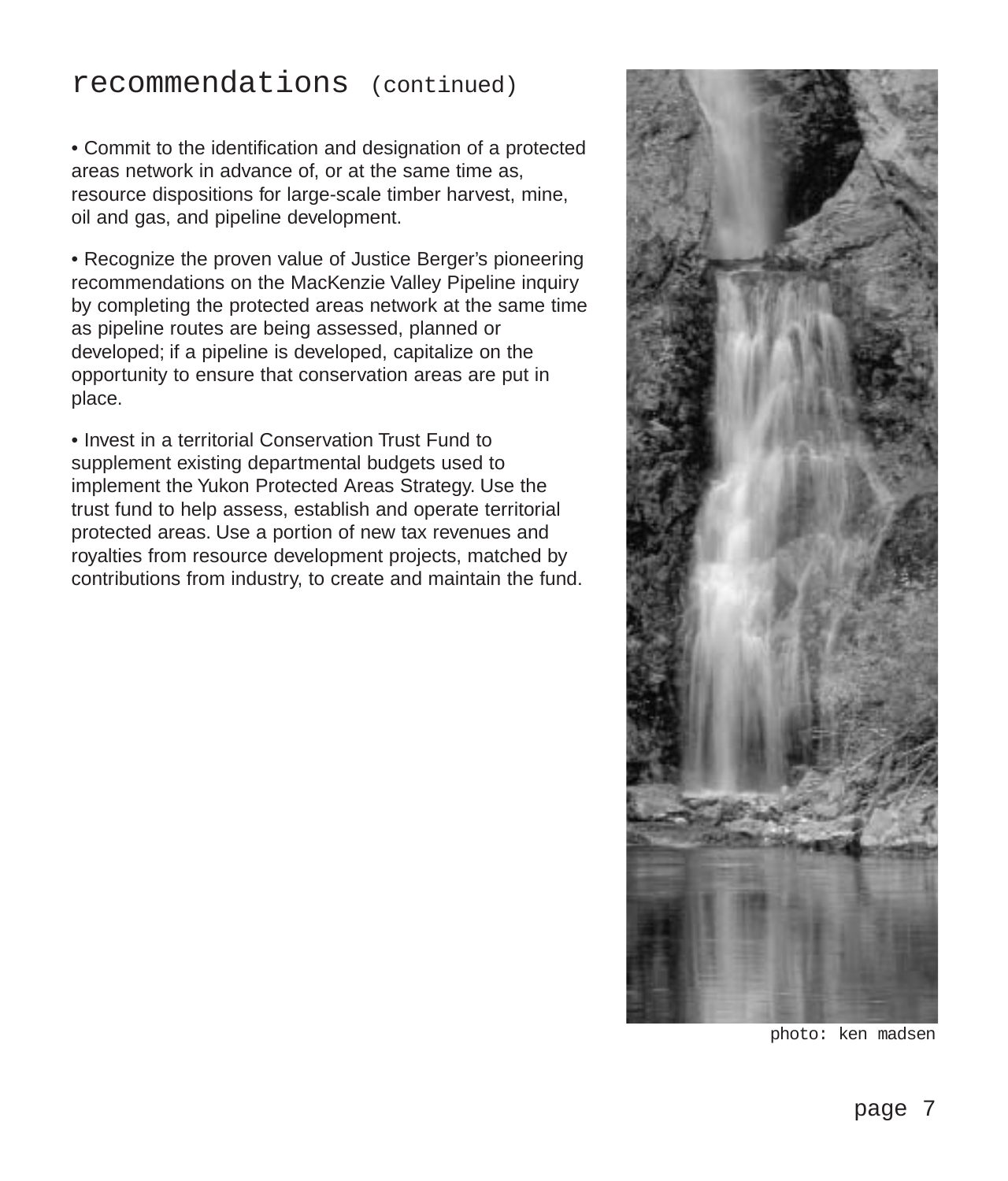#### Reasons for Protected Areas

• protect the variety of life –"biological diversity"

- help maintain the ecological integrity of ecosystems
- save our natural and cultural heritage, and our ability to understand ourselves
- protect sacred places, places with spiritual value

• recognize wilderness as the raw material for artists, writers and other foundations of culture

• protect nature's great works of art – the beauty of the land

• all life has a right to exist, protecting wild species in protected areas respects this intrinsic value

• provide research and education opportunities - with knowledge comes understanding, with understanding comes appreciation, with appreciation comes conservation

### introduction

Protecting wilderness results in tangible and significant economic benefits for local communities and regions, as well as Canadians in general. Job creation, increased spending in local economies, and increased government revenues can all occur as a result of protected areas. These benefits are in addition to the underlying economic value of a broad range of ecological services from protected areas, such as clean water and air, health benefits from outdoor recreation, or the harvest of wild plants and animals.

Society also places a high intrinsic and spiritual value on the protection of nature. These values may be outside the realm of conventional economics, but are important to social well-being. Some economists have tried to assess nonmarket benefits of wilderness, for example through "willingness to pay" models, or the bequest value of protected areas. These measures consistently show that the full economic value of protected areas is far greater than the direct economic impacts of job creation or increased spending

The reasons for creating protected areas in Canada have evolved over time. In the late 19<sup>th</sup> and early 20<sup>th</sup> century we preserved the "wonders of nature" and provided opportunities for outdoor recreation. Today, we focus on the conservation of biodiversity and the maintenance of ecological integrity. Spiritual, cultural, intrinsic, and aesthetic reasons for conservation remain very important, but our emphasis has shifted in response to dwindling wildlands worldwide.

The recent Yukon and Northwest Territories protected area strategies are both effective tools for implementing a network of protected areas. These policies are consistent with existing and proposed land claim agreements – and they are recognized across Canada for their progressive approach to conservation and community involvement.

Protected areas in Canada have often had an economic dimension, for example as tourism destinations or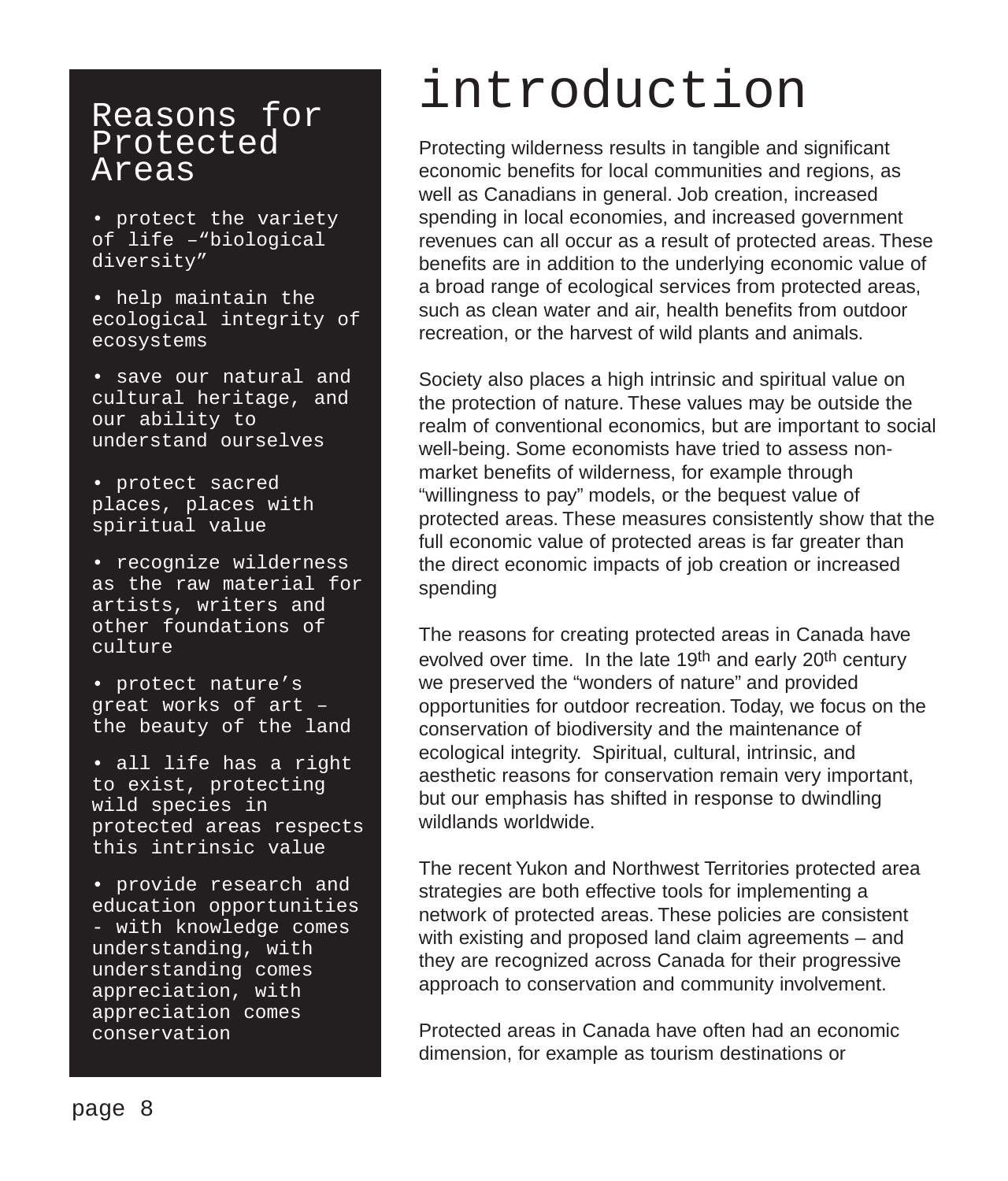#### introduction (continued)

instruments of regional economic development. Still, park establishment has sometimes been constrained by a perception that the potential economic value is less than competing land use options, such as resource extraction. New approaches to economic assessment are showing that protected areas should be given equal or even greater consideration next to resource extraction when evaluating ways to generate economic activity and create sustainable communities. For example, if resource development projects were subjected to a full life-cycle assessment, the additional costs, such as decommissioning, reclamation, and mitigation of long-term environmental or social impacts, would present a more complete picture of public investment and liability.

In the early 1970s through the first half of the 1980s, expectations for public funding of parks were high, with the potential for long term community benefits. With declining public investment in park establishment and management across Canada during the last decade, the promised economic benefits of some parks have not materialized as expected. For example, Parks Canada's budget in the Yukon, the annual federal expenditure has fallen from about \$10 million to \$7 million, a reduction of 30% that has meant fewer opportunities for employment and related park services.

Economic trends indicate that in the last few decades industries and investment associated with wilderness areas are growing dramatically while most resource extraction industries have been stable or in decline. This represents a significant opportunity for northern communities due to their abundant wilderness. In fact, as wilderness continues to disappear around the globe at an alarming rate, the wild character of Canada's north is rapidly becoming one of its greatest economic assets.

This report is not an economic analysis. The purpose of the report is to provide a synthesis of the most recent information relating to the economic benefits of protected

#### More reasons for protected areas

- provide an opportunity for traditional knowledge to flourish through use and appreciation of protected areas
- keep examples of nature intact as scientific benchmarks
- provide for recreation and related health benefits
- protect ecological services such as wetlands, intact watersheds, clean air, wild foods, medicines
- create economic opportunities and jobs through management, research and services
- keep our future options open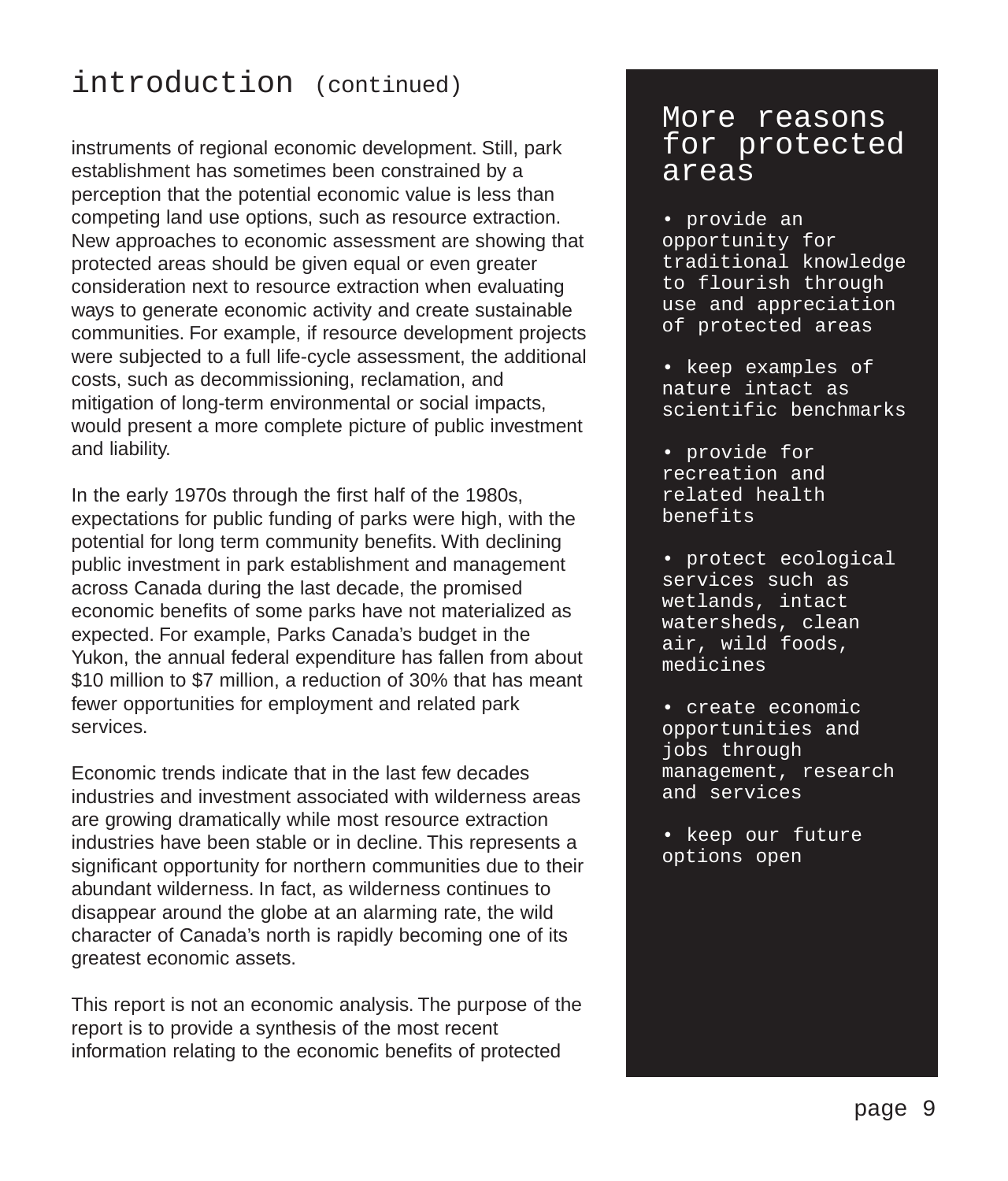#### Ecological Services and the Economy

Healthy ecosystems provide a complete life support system for all species, including humans. This life support system provides numerous "ecological services" that make life possible and give it meaning.Ecological services also have indirect economic value for communities. For example, a healthy wetlands system can eliminate the need for a costly water filtration plant.The opportunity to hunt, fish or recreate in wild places can also provide health benefits and these can be linked to reduced health care costs.Country food also offsets the cost of purchasing imported food.In the North:

• The air we breathe is filtered and oxygenated by the plants of the boreal forest.

• Wetlands and intact watersheds purify the water we drink.

#### introduction (continued)

areas. In particular, the report highlights the important implications this information will have for northern communities.

The report focuses on three key areas:

- Economic + demographic trends relating to protected areas
- Economic benefits of protected areas
- Economic implications of a completed protected areas system in Canada's north

This report will look specifically at examples of tangible, market benefits associated with protected areas. These include visitor spending, employment creation, and government expenditures and revenues. As outlined earlier, there are many other benefits from protecting wilderness, including wildlife conservation for subsistence harvest, and the social benefits of recreation. These benefits, although recognized as having great value, are often difficult to quantify and will not be the main focus of this report.

photo: marten berkman

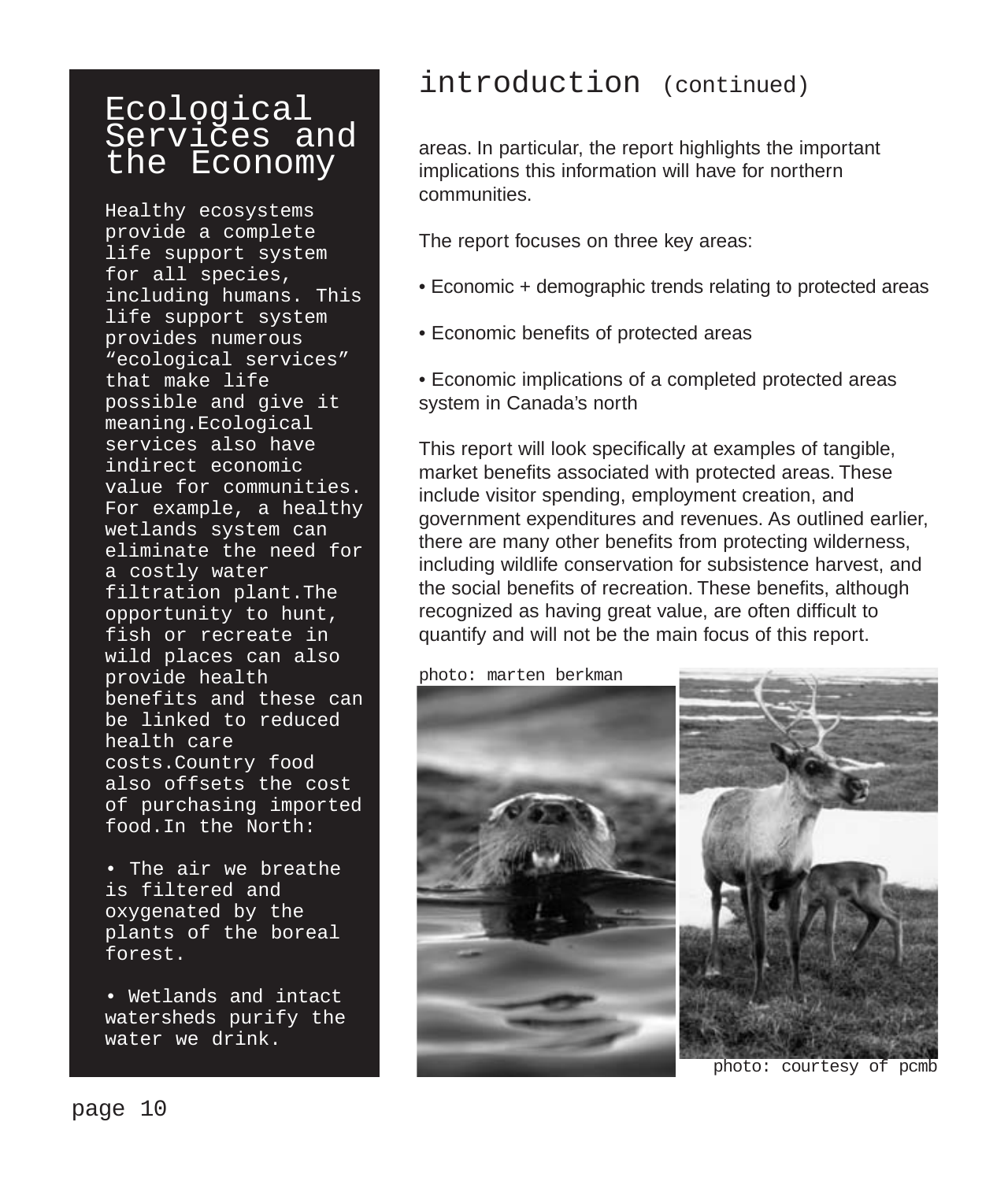### economic and demographic trends support protected areas creation

Economic and demographic trends across North America are indicating that regions with a healthy environment and access to natural attractions are increasingly in demand.

These trends are the result of a better public understanding of the importance of a healthy environment, a growing part of the work force that can locate anywhere in the world, and an aging population that is spending more of their money on travel and recreation.

Communities that are protecting their wilderness values are capitalizing on these trends and creating sustainable and stable economic activity.

Protection of natural areas and provision of infrastructure so that people can experience these areas, will be critical to attracting business and investment to northern communities.

#### **Nature Related Tourism Leads Growth Opportunities**

A recent study commissioned by the Canadian Tourism Commission found that Canada's tourism industry is outpacing the overall economy and generating jobs at twice the pace of other businesses.

More importantly, the study found that the fastest growing sector within the tourism industry was adventure travel and eco-tourism. This is consistent with recent job creation figures for British Columbia's tourism sector.

#### Ecological services and the economy (continued)

• Floods, droughts, and fires are mitigated by intact ecosystems.

• The climate is tempered & made livable by the effects of intact regional ecosystems.

• Pollination of beneficial plants and dispersal of seeds is assured.

• Beneficial byproducts are provided, such as anti-toxins, nutrients, and traditional medicines.

• A wild, healthy genetic pool of plants and animals is maintained in healthy ecosystems.

Undisturbed natural beauty provides spiritual, intellectual and recreation benefits.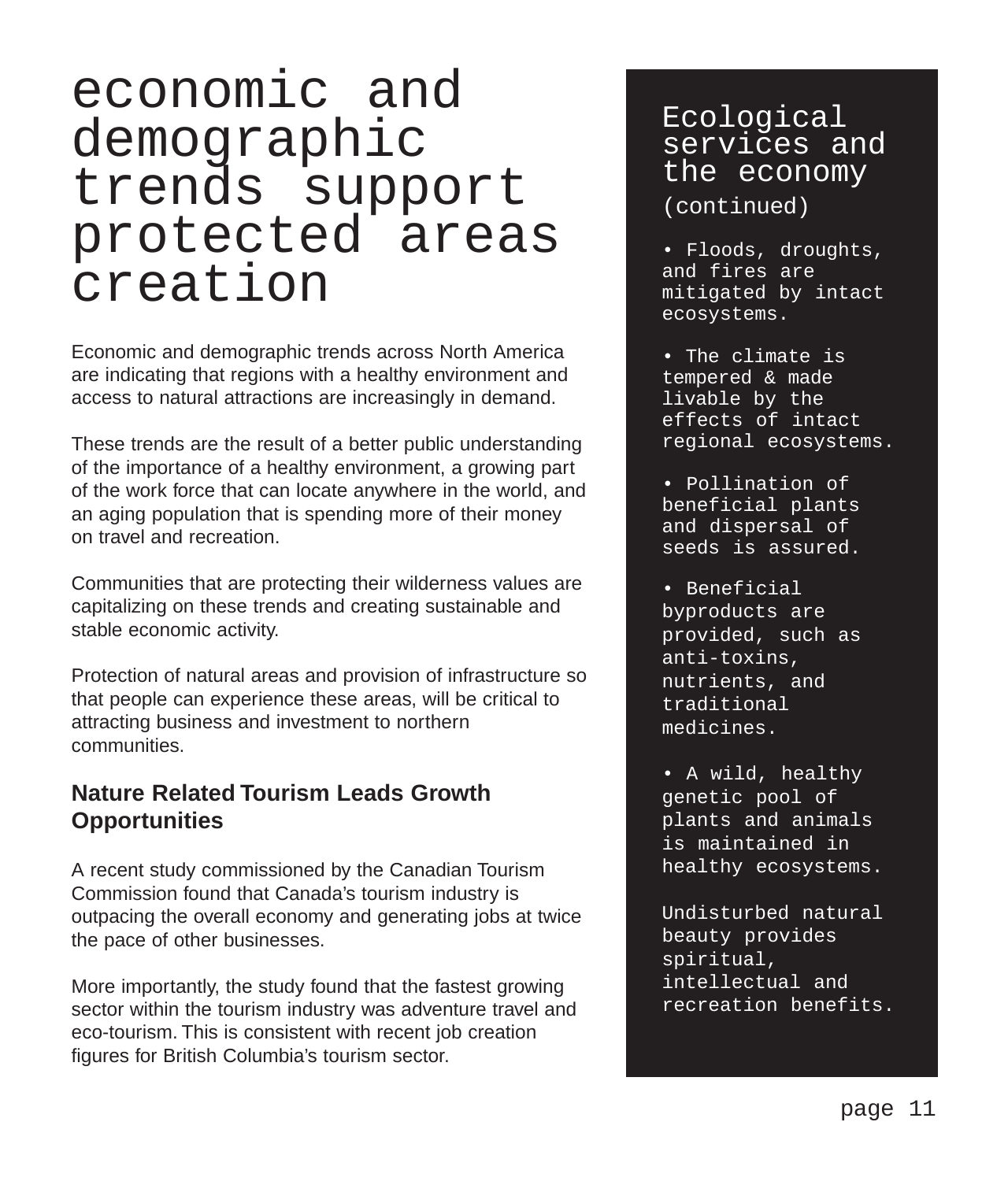#### trends (continued)

('000s of persons) BC Workforce Tourism-Related Year employment growth employment growth % of BC workforce 1984 1,262.7 146.9 146.9 11.6% 1,296.9 2.7% 156. 4 6 .5% 12.1% 1,353.8 4.4% 171. 1 9 .4% 12.6% **1,390.5** 2.7% 176. 2 3.0% 12.7% 1,444.3 3.9% 165. 7 -6.0% 11.5% 1,523.7 5.5% 186.9 12.8% 12.3% 1,561.5 2.5% 196. 5 5 .1% 12.6% 1,585.2 1.5% 200. 6 2 .1% 12.7% 1,619.3 2.2% 203. 0 1 .2% 12.5% 1,665.9 2.9% 192. 3 - 5.3% 11.5% 1,732.9 4.0% 220.4 14.6% 12.7% 1,761.7 1.7% 219. 6 - 0.4% 12.5% 1,805.8 2.5% 223. 7 1 .9% 12.4% Average **1,538.8** 189.2 **12.3%**

### The BC workforce and tourism-related employment, 1984-1995

#### Total Tourism-Related Employment in British Columbia



Although recent booms in naturerelated tourism and other service sectors are most noticeable in the south, they are rapidly making their way north.

page 12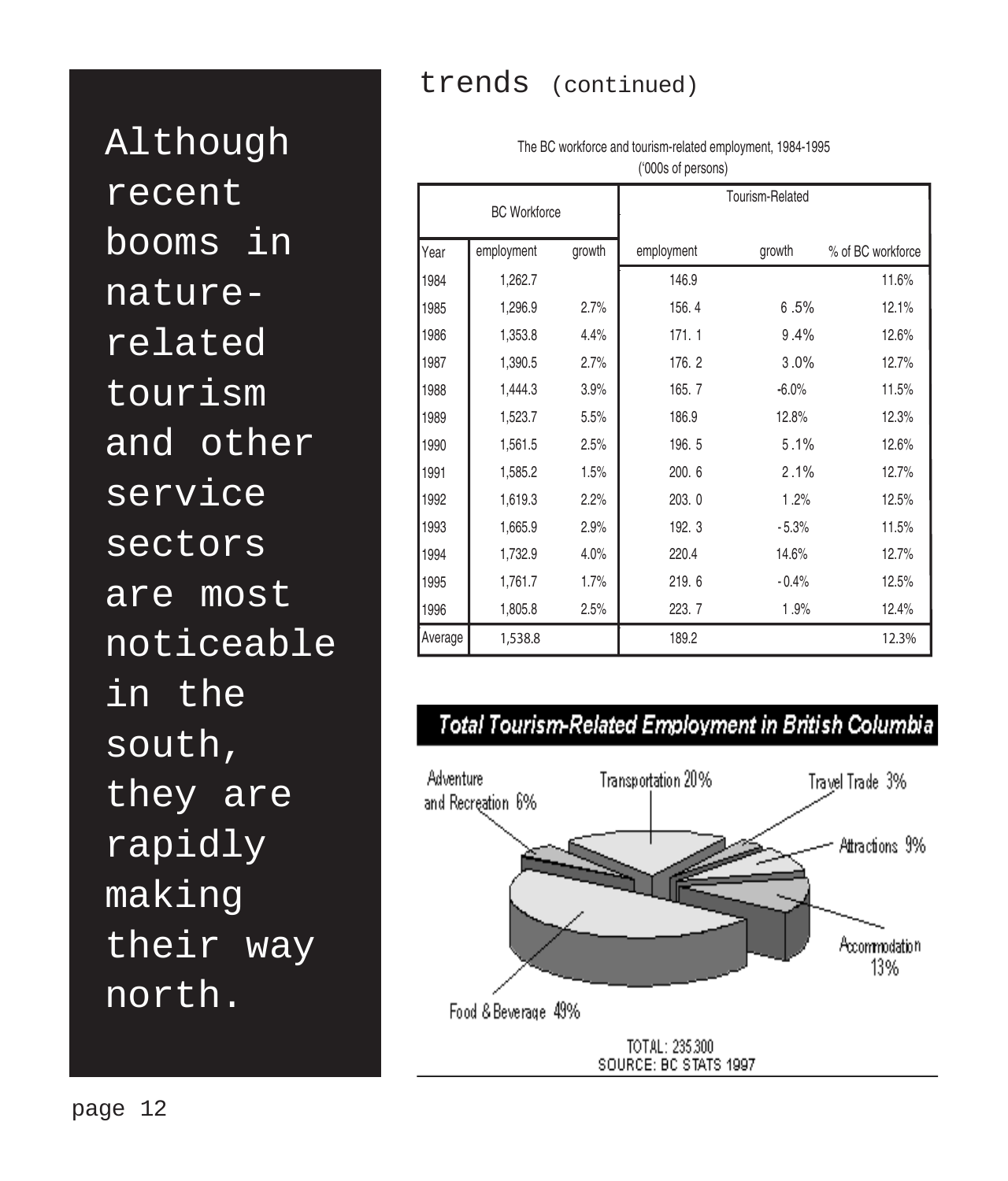#### trends (continued)



Visitation trends in Canada's north also suggest a significant increase in the demand for nature related experiences.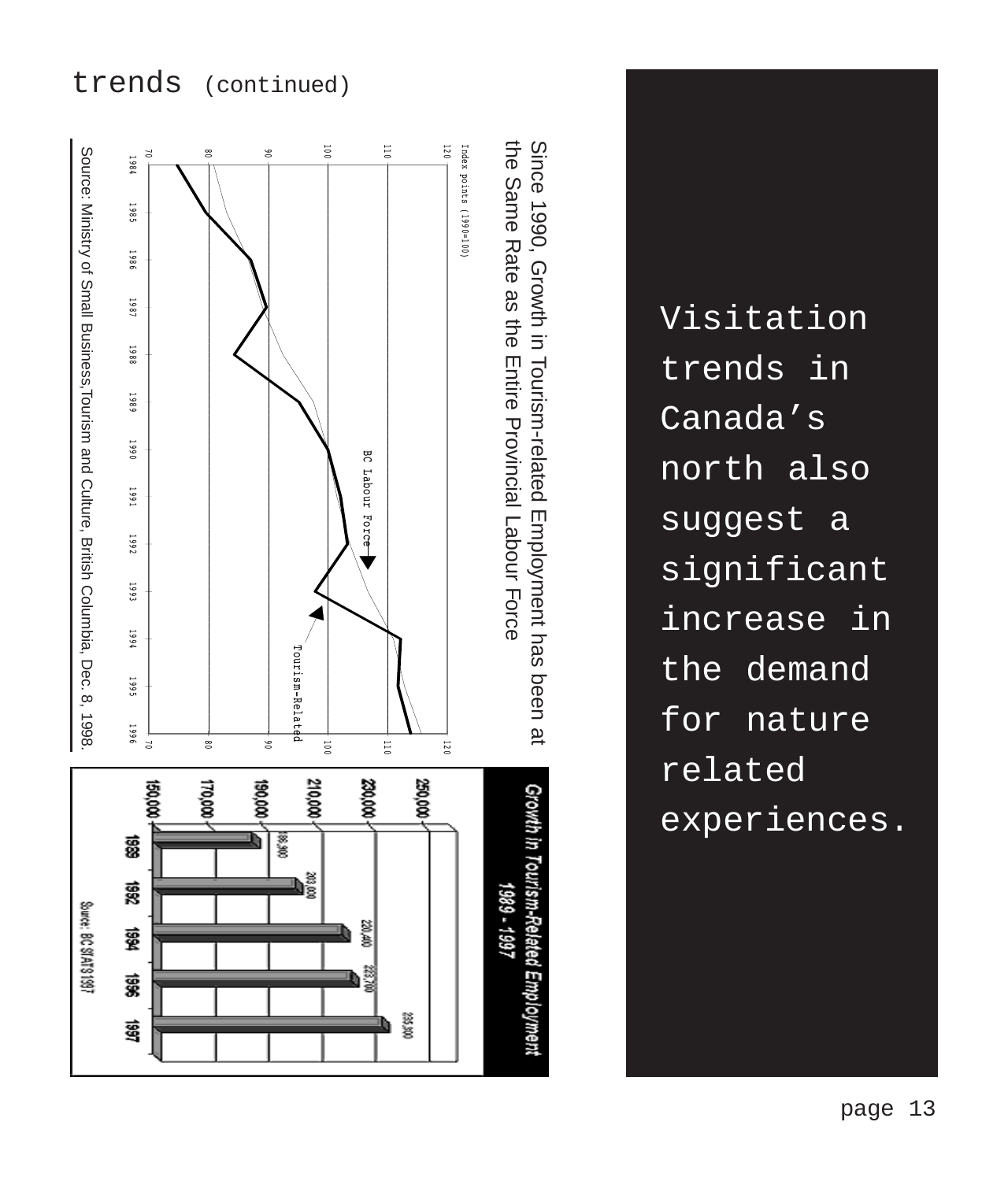More importantly, the study found that the fastest growing sector within the tourism industry was adventure travel and eco-tourism.

#### trends (continued)

Tourism is one of the fastest-growing sectors of British Columbia's provincial economy. Between 1996-1997, employment in the eco-tourism industry grew faster than all other sectors increasing by 11% and creating a total of 13,000 jobs.1

The impressive growth in nature related tourism in recent years suggests that tourists are increasingly choosing travel experiences where they can access natural attractions. This is promising for northern communities that have an abundance of these features. In fact, during 1999 the single most popular activity for visitors to Canada's Yukon was visiting natural attractions.2

41% of visitors to the territory in that same year participated in one of the following activities: visiting natural attractions, wildlife watching, hiking, and guided walks or tours.

Visitation trends in Canada's north also suggest a significant increase in the demand for nature related experiences. The 1999 visitation figures for the Yukon saw a 13% increase over 1994 with several record years in between. Part of this increase can be attributed to vigorous promotion of centennial celebrations. In 1999, 74% of visitors came from the U.S., 15% from Canada, and 11% from overseas. Overseas visitors, however, increased a surprising 36% over the five years between studies, a significant indication that the Yukon is becoming an internationally renowned tourism destination. In several of the past five years the Yukon has outperformed the national average in growth from both European and U.S. markets.

1 B.C. Ministry of Small Business, Tourism and Culture, News Release, backgrounder, December 1998 2 Yukon Department of Tourism and Yukon Beureau of Statistics, 1999 Yukon Visitor Exit Survey, May 2000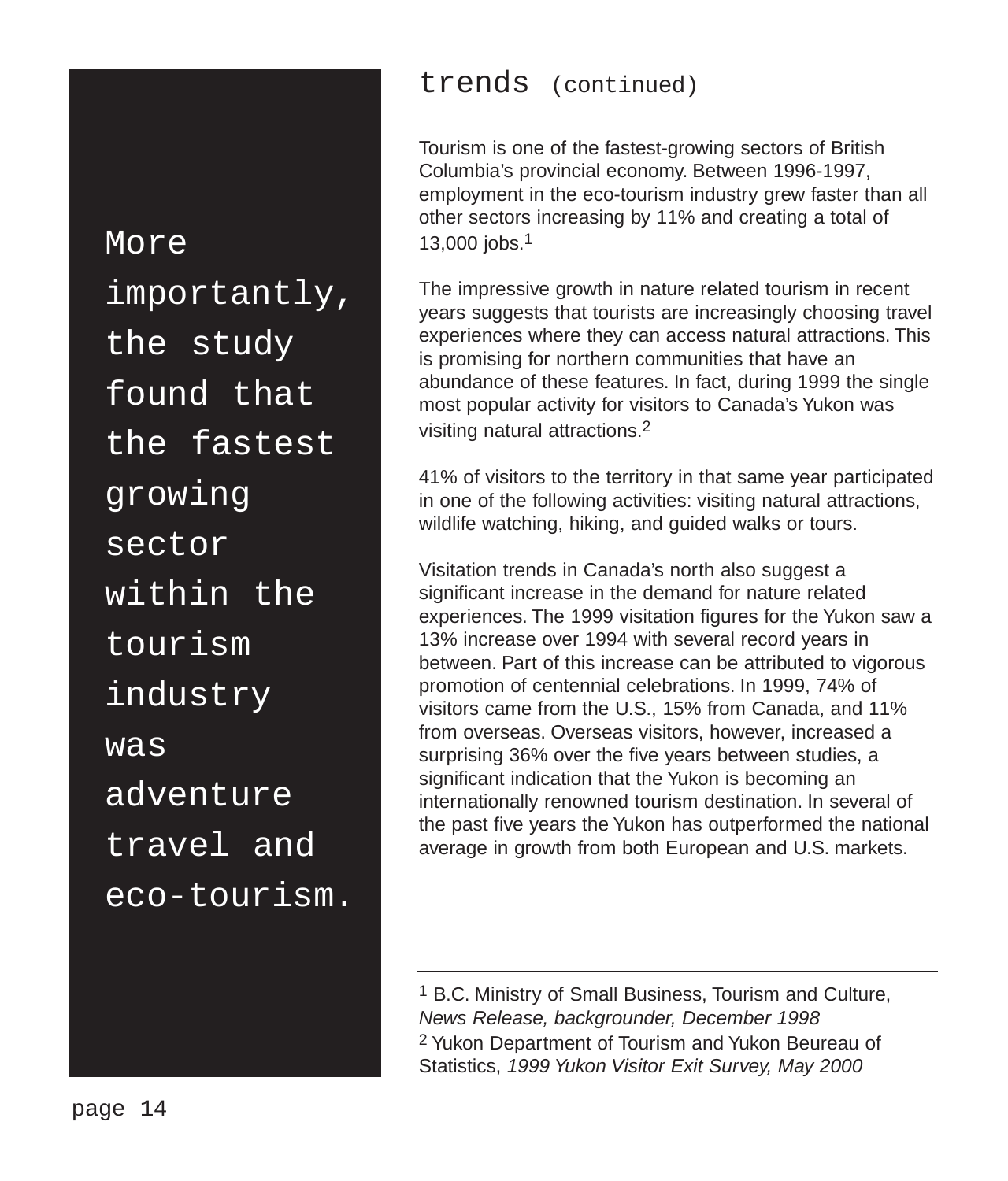#### **Entrepreneurs and Retirees Choosing to Live Near Scenery and Wildlife**

Recent studies of the Rocky Mountain region stretching from Wyoming to the Yukon demonstrate that an area's natural beauty and the health of its environment are important economic assets. A 1997 study of economic and demographic conditions in the region shows that economic growth is no longer fueled by resource extraction industries.3 Instead, business owners, retirees and entrepreneurs who have decided that living close to beautiful scenery and wildlife is important to their quality of life, are stimulating growth.

In the U.S. portion of the Rockies the study found that the largest source of income was from the service and professional industries. Together, these industries generated 20 times the income earned in farming and 11 times the income earned in mining, oil and gas, and forestry combined. The second largest source of income was from non-labour sources, including money earned from past investments and retirement income.

In the Alberta portion of the Rocky Mountains, the study found that the fastest growing employment category was also in the service sector. Over 65,000 new jobs were created in the region between 1986 and 1991, 99 percent of which were not related to resource extraction. In B.C., communities along the east side of the Rockies lost 470 jobs in the resource extraction sectors during the same five years, while service, trade and construction sectors collectively added 19,000 jobs.

Contrary to popular belief, the decline in resource extraction industries did not result in a decline in average income.

#### Where did the visitor parties to each region in the Yukon come from?

|                           |           | Catain | ш٨  | OATSIEL |
|---------------------------|-----------|--------|-----|---------|
| Comptet *                 | 棚         | 19%    | 福   | 52%     |
|                           | 锐力        | 24%    | 57% | 19%     |
|                           | ី បីសម្រ  | ж.     | w.  | -1%     |
| Carcross Bouliers Lakes   | 徴用        | 16%    | 76% | BW      |
|                           | 做法        | 16%    | 71% | 14%     |
|                           | % Channel | ᄴ      | ÷.  | 77%     |
| <b>Flandika</b>           | 棚         | 23%    | 58% | 19%     |
|                           | 做法        | 23%    | 60% | 17%     |
|                           | ", Change | Ж      | 潞   | 把绳      |
| 624033                    | 棚         | 10%    | 80% | 10%     |
|                           | 物         | 10%    | 74% | 16%     |
|                           | % Change  | 帆      | 恭   | w.      |
| North Yukon*              | 棚         | 26%    | 38% | 38%     |
|                           | 锐力        | 57%    | 15% | 28%     |
|                           | ី បីនេះទេ | ĦM,    | ж.  | 學       |
| Silver Trail <sup>+</sup> | 棚         | 22%    | 50% | 28%     |
|                           | 做法        | 27%    | 57% | 15%     |
|                           | % Change  | ж,     | ₩.  | -57.    |
| Talki                     | 懒用        | 18%    | 77% | 纵       |
|                           | 恍然        | 18%    | 75% | BW      |
|                           | % Change  | 帆      | ÷,  | ŵУ,     |
| WeiserLake                | 视川        | 20%    | 72% | 晀       |
|                           | f.co      | 17%    | 78% | 6W      |
|                           | ", Change | -19%   | 骤   | w.      |
| Wikidow                   | 棚         | 20%    | 66% | 14%     |
|                           | tка       | 21%    | 64% | 15%     |
|                           | % Change  | 外      | ÷.  | ħ,      |

\* Caution: estimates are subject to high sampling variability.

The majority of visitors to each region in the Yukon were from the United States, except the North Yukon region where the majority of visitors in 1999 were from Canada.

#### Origin of the Visitor Parties to Each Region in the Yukon, 1994 and 1999



<sup>3</sup> Ray Rasker and Ben Alexander, Economic Trends in the Yellowstone to Yukon Region: A Synopsis, The Sonoran Institute, October 1997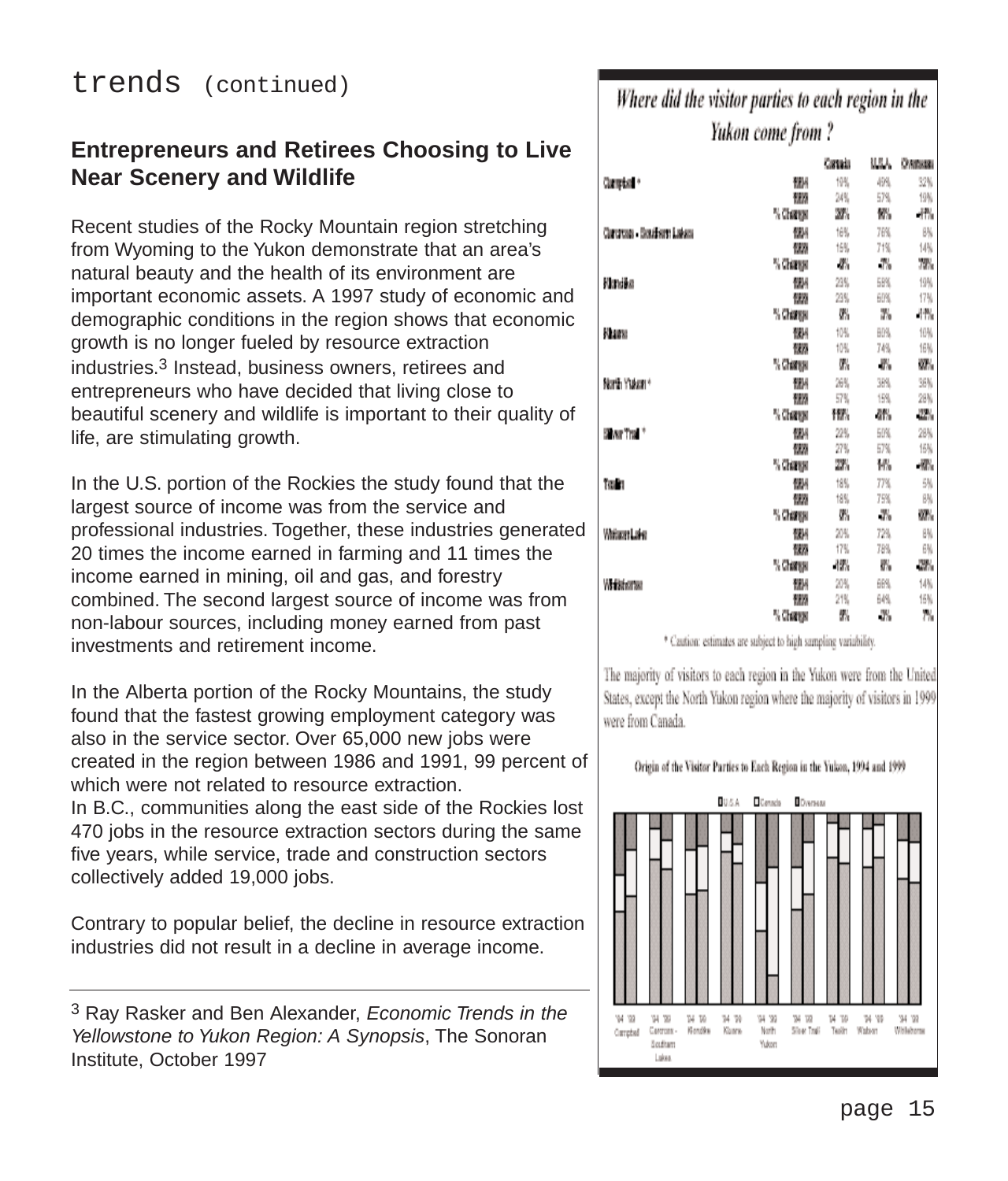### kluane national park

- 17 yearround employees
- 19 seasonal employees
- all employees based in Haines Junction
- jobs include: wardens, maintenance crew, park interpreters

#### trends (continued)

The facts presented in this study help to dispel the assumption that resource extraction is the driving economic force for communities along the Rocky Mountains.

The study also shows that people are increasingly choosing to live in places where the environment is healthy and outdoor recreation is accessible. More and more people can locate anywhere in the world to do their work and a growing number of baby boomers are spending their retirement income on recreation and travel.

The study also warns, however, that this new form of growth taking place in the communities along the Rockies, presents a whole new set of environmental challenges.

If not managed properly, problems such as urban sprawl and road development can lead to environmental impacts similar to those caused by resource extraction industries.

The increase in the number of backcountry visitors in protected areas and wilderness near mountain communities can also lead to significant environmental effects such as displacement of wildlife or a decline in water quality. These observations are important lessons for the North and underscore the need to manage land uses, tourism and community growth with a clear eye on conservation.

The study's main conclusion is that environmental protection, including the creation of protected areas, is good for business. Not surprisingly, several of the most prosperous communities in the mountain regions of North America are adjacent to national or provincial/state parks. The resource industry role in the northern economy may change, but will remain important.

Industrial land uses in the greater ecosystems around protected lands will also continue. With improved partnership arrangements, the ecological integrity goals of parks will be better achieved. Industry seeks security of tenure and a stable investment climate.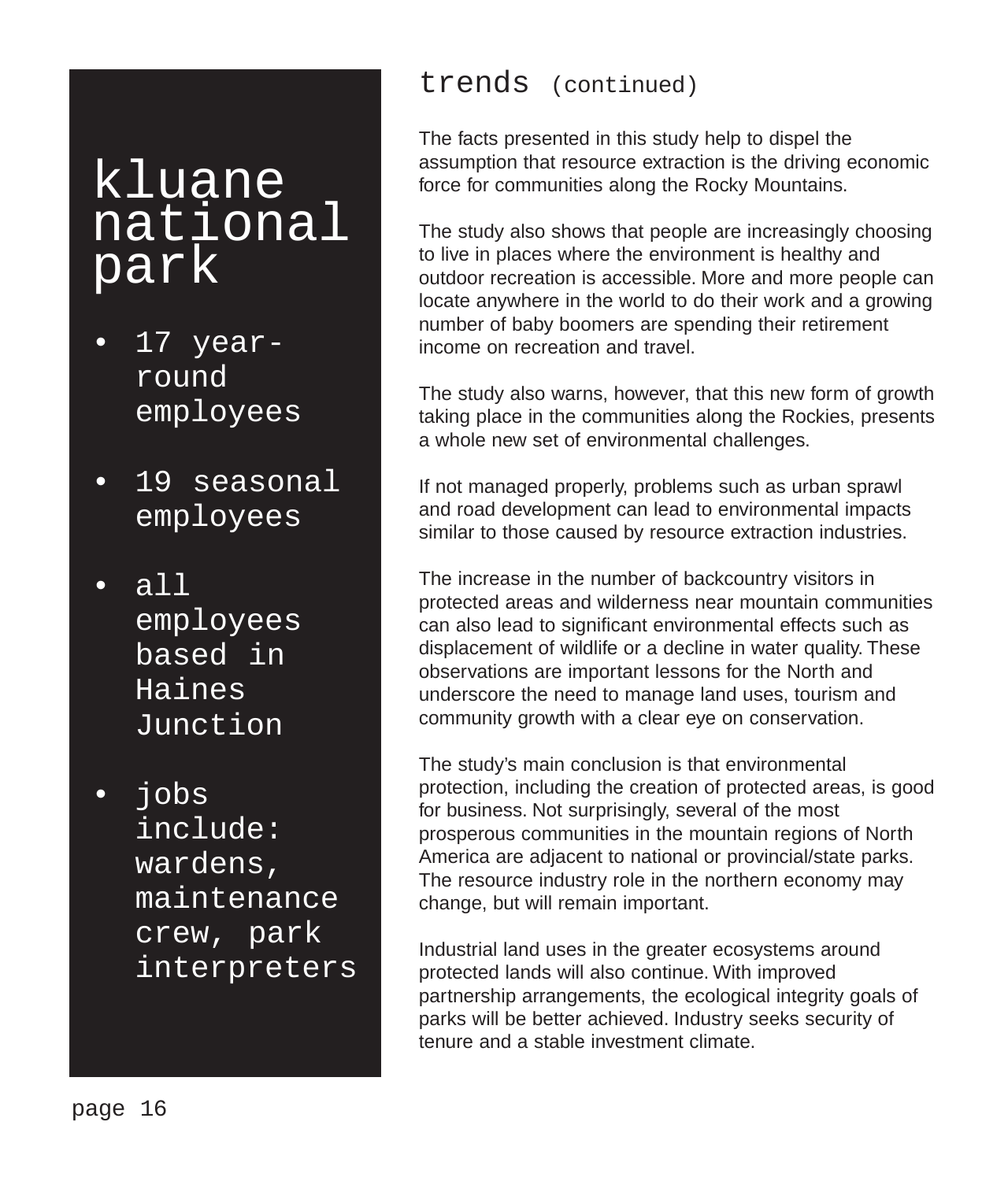#### trends (continued)

Industry also seeks an efficient and timely permitting process to ensure that investment dollars are wisely spent. To be successful, co-operative partnerships between industry, communities and parks must consider both economics and ecology.

Changes in Employment by Industry, 1986 and 1991 (latest figures), Combined Census Divisions for the British Columbia Portion of the Yellowstone to Yukon Region.



Source: Statistics Canada. 1986 & 1991 Census Industry Canada, Ottawa, Ontario

Industrial land uses in the greater ecosystems around protected lands will also continue. With improved partnership arrangements, the ecological integrity goals of parks will be better achieved. Industry seeks security of tenure and a stable investment climate.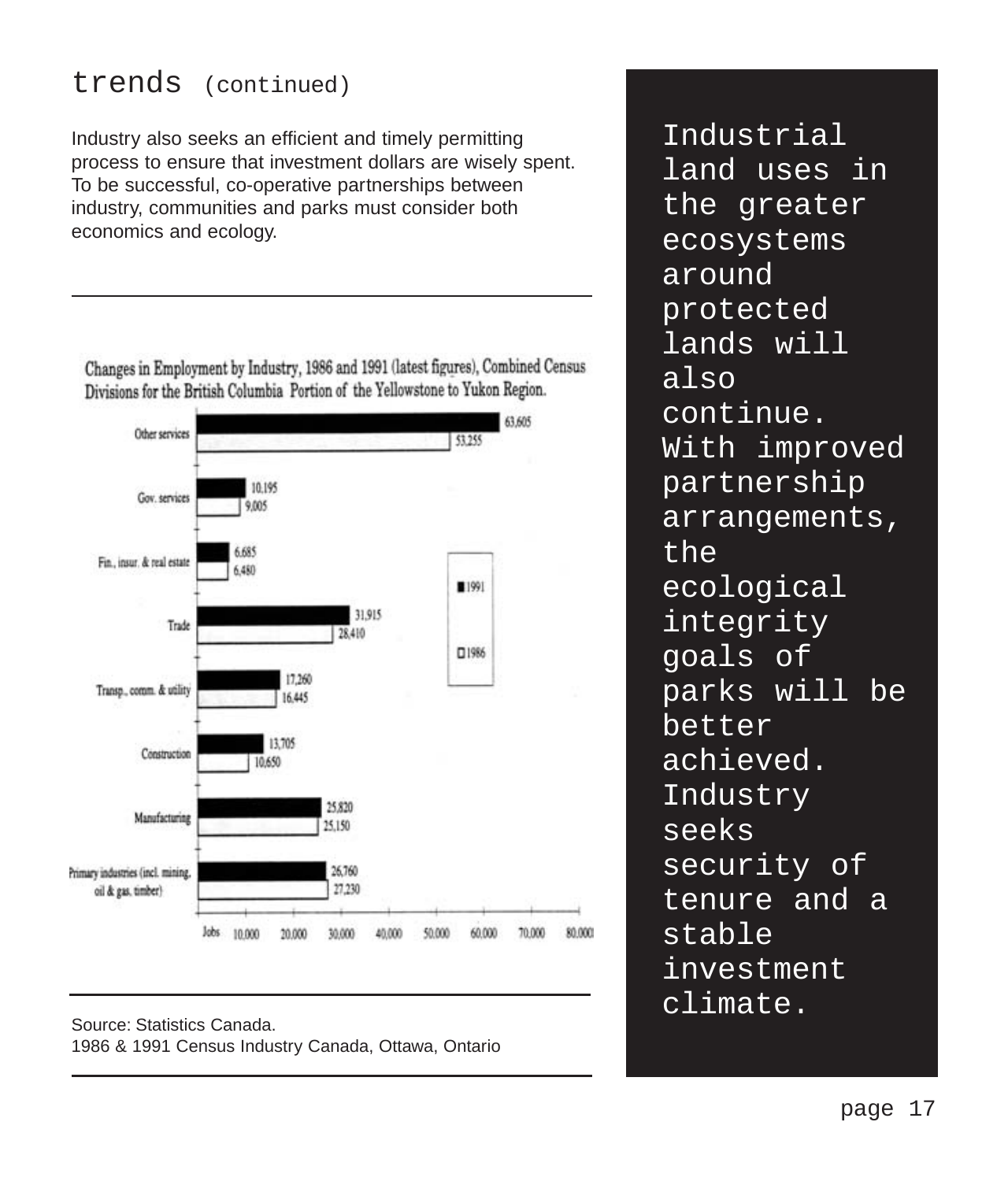The economic and community benefits of protected areas near northern communities in Western Canada could be based on a wide range of opportunities including:

long term economic and social benefits from maintaining regional ecological integrity and water quality;

creation of direct management, research and operations positions related to protected areas;

contributions to schools, provision of role models for young people, and benefits to community volunteer work resulting from the presence of full time professional conservation staff in a community;

### economic benefits of protected areas

This section looks at three tangible, market-based economic benefits associated with protected areas: visitor spending, job creation, and government spending and revenues. New approaches to economic evaluation and a growing body of data on the people accessing protected areas are helping to demonstrate that their market benefits are both real and significant. Protected areas also contribute to a wide range of non-market benefits including clean water, biodiversity, the social welfare benefits of recreation, and education and research. Although there is much agreement that these benefits have real impacts on our economy, they are difficult to quantify given the limitations of our current economic models.

It is important to note that the market benefits generated by new protected areas in the North will depend on initial public investment, the location and design of the park or conservation area, the supporting infrastructure provided, and the management approaches used. The benefits to communities will depend on the extent to which the planning and management of the protected area involves community input, employment and entrepreneurial opportunities. The economic viability of a protected area will depend on whether ecosystem health is maintained so that residents and visitors can experience and benefit from the wildlife, plants and clear water for which the area was conserved. The continued ability of local people to carry on their traditional land uses and lifestyle will also affect the tangible benefits of protected areas.

Protected areas may also be created strictly to preserve important ecological or cultural values and not provide direct tourism opportunities. However, these areas still make an economic contribution by ensuring healthy wildlife populations and allowing for economic opportunities associated with hunting, fishing, and wildlife viewing in the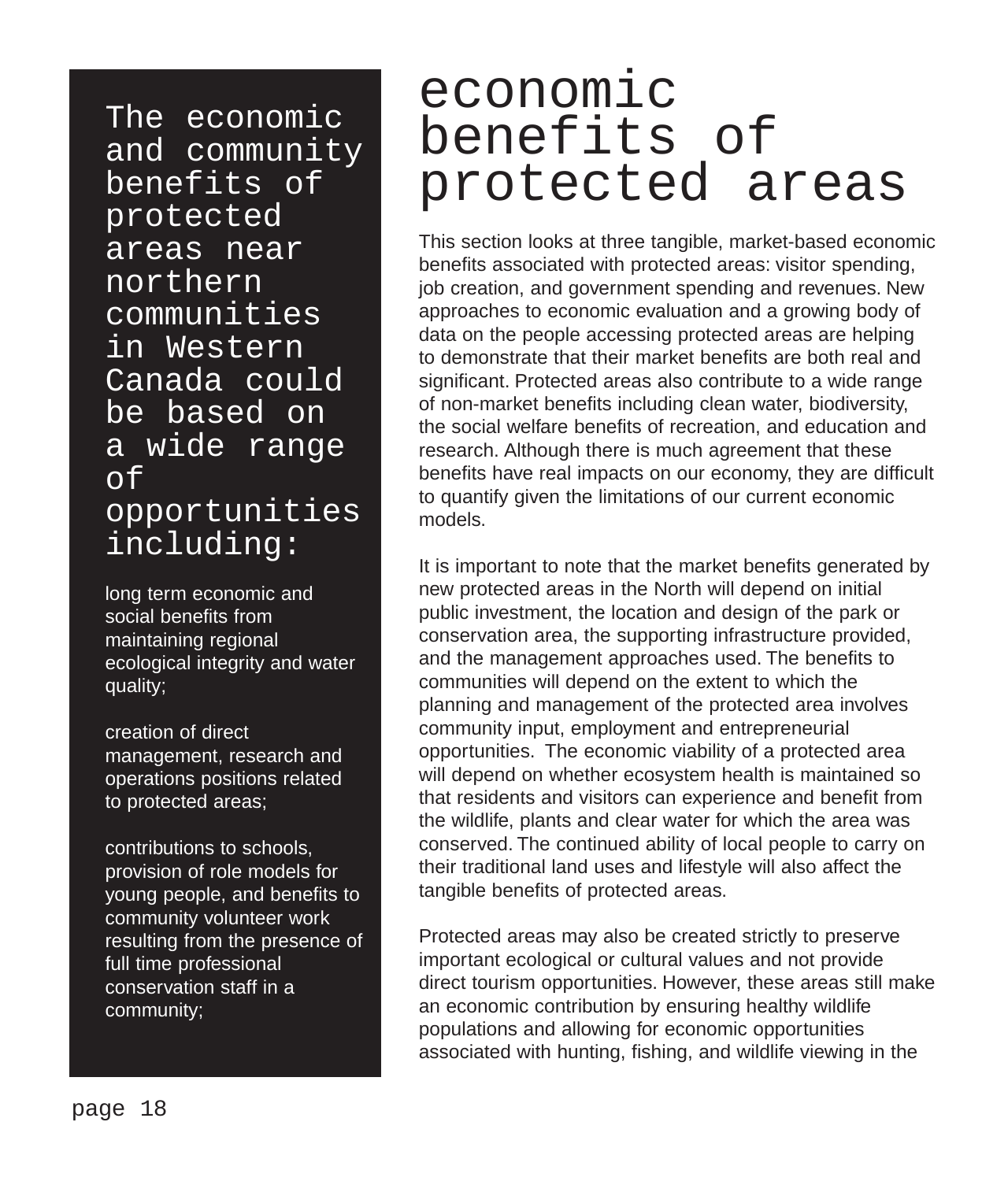#### economic benefits of protected areas (continued)

surrounding areas. Most protected areas have opportunities for direct visitor participation and this section of the report outlines the resulting economic benefits.

#### **Visitor Spending**

Visitor spending from nature related tourism represents a huge export market for Canada. A 1996 survey by the U.S. Census Bureau revealed that during that year 1.1 million U.S. visitors spent \$383 million on fishing and \$322 million on wildlife viewing while in Canada.<sup>4</sup> Although not all of this spending can be attributed directly to protected areas, parks are often the places that tourists participate in these activities because of the associated services and amenities. Visitor spending in protected areas by residents of a territory or province also has important regional benefits by re-distributing wealth from population centers to smaller and more remote communities.

A 1996 study by Coopers and Lybrand Consulting for the B.C. Ministry of Environment Lands and Parks found that visitors to B.C. provincial parks spent \$417 million in 1994.5 More than a third of these expenditures were made by outof-province residents, making the provincial parks system equivalent to a major export industry. The study also found that government investment in parks was a great way to leverage private spending in the B.C. economy. For each dollar spent on park operations, roughly 9 dollars were spent by visitors to parks.

4Environment Canada, The Importance of Nature to Canadians: The Economic Significance of Nature-Related Activities, 2000

5 Coopers and Lybrand Consulting, Current and Future Benefits of British Columbia Parks, Report for the B.C. Ministry of Environment, Lands and Parks, April 1996

Economic and community benefits of protected areas near northern communities in Western Canada (continued)

maintenance of hunting and fishing opportunities that contribute to local subsistence economies and lifestyles;

maintenance of hunting and fishing opportunities around protected areas resulting from the protected area acting as a seed area for wildlife dispersal;

continuation of trapping as a renewable and sustainable economic activity;

wildlife and northern resource management training, research and education;

cultural and archeological research;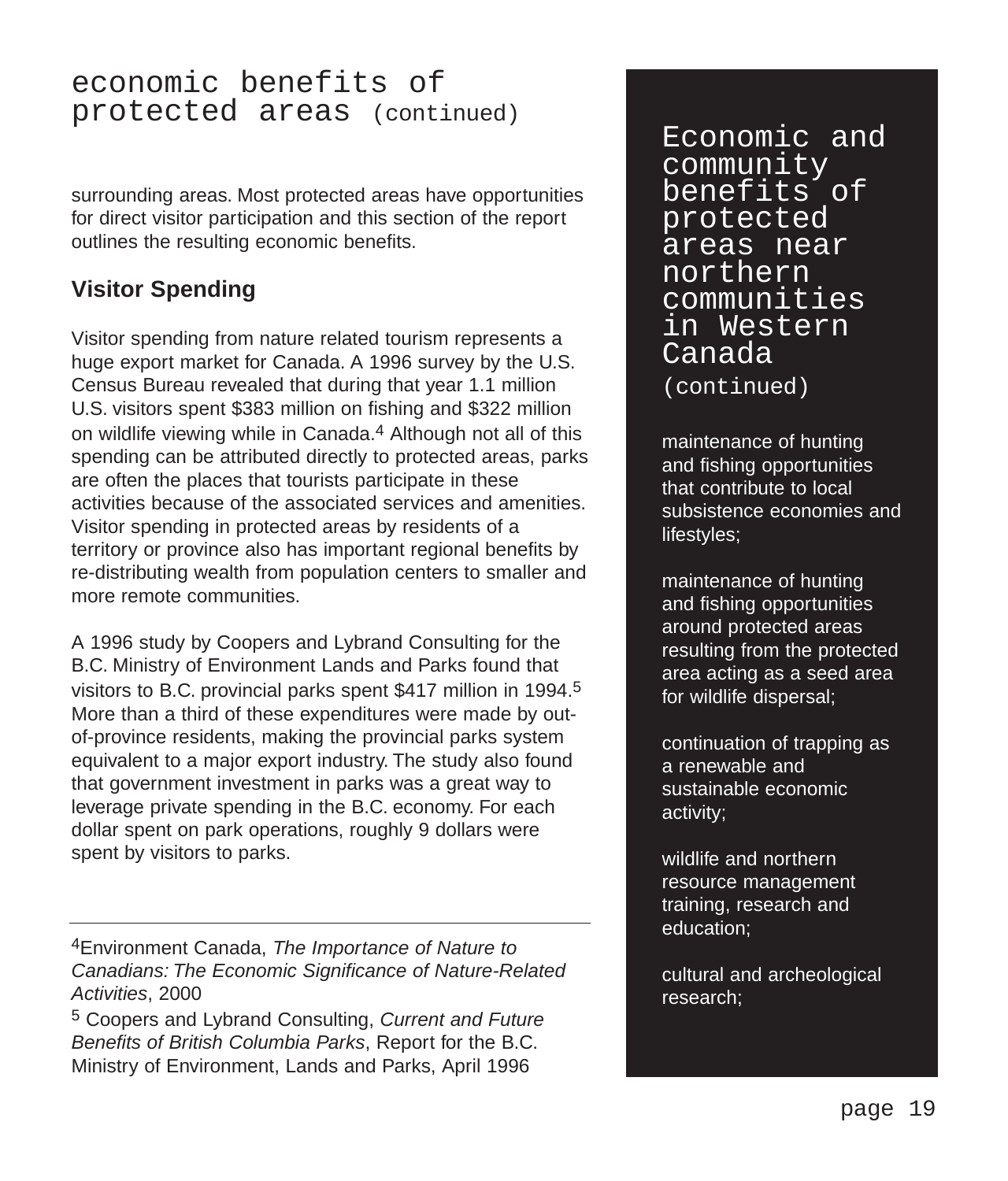Economic and community benefits of protected areas near northern communities in Western Canada (continued)

cultural camps and centers; training and education opportunities;

creation of local, national and international wilderness, wild river, northern mountain and boreal forest destinations;

development of nature and culture based tourism businesses in local and gateway communities;

creation of unique wildlife viewing opportunities, for example in northern wetlands or pristine large mammal habitats;

maintenance of guide-outfitting with possibilities to expand into eco-tourism operations;

#### economic benefits of protected areas (continued)

A 1995 study done by the Government of the NWT (GNWT) on the economic impacts of parks and tourists facilities demonstrated governments in the North can also leverage significant visitor spending.<sup>6</sup> For every dollar spent by the GNWT to operate park facilities in 1993, tourists were leaving behind 3.5 dollars. Most importantly, the study concluded that the improved and expanded park and tourism facilities in the territory were attracting more tourists to the territory and encouraging them to remain longer.



photo: karsten heuer

A 1994 study carried out by an independent economist for CPAWS-Yukon found that completion of a territorial protected areas network would result in significant economic impacts and benefits.7 These impacts would flow from increased visitor spending and result in an annual increase to Yukon's Gross Domestic Product (GDP) of between \$8.8 million and \$17.4 million. The mid-range scenario of the analysis concluded that the territorial protected areas network would yield an increase of \$12.7 million in GDP.

6Government of the NWT Standing Committee on Finance, Economic Impact, Cost and Benefit of Parks and Tourism Facilities, 1995.

7CPAWS-Yukon, Economic Analysis of Protected Areas: Methods and Yukon Impact Analysis, 1994.

8United States National Parks and Wildlife Service, The Money Generation Model, 1990.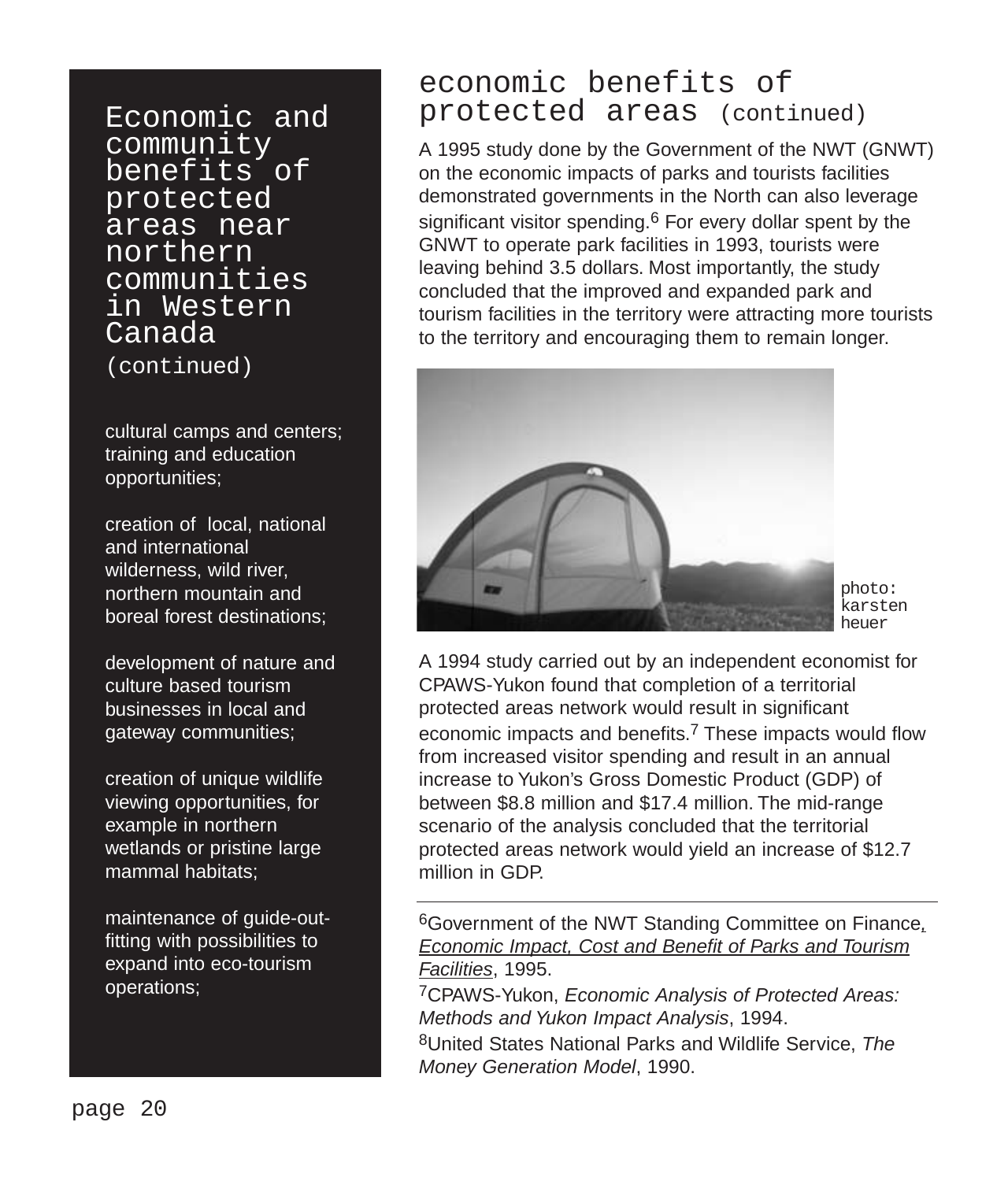#### economic benefits of protected areas (continued)

This analysis did not include national parks and historic sites which were estimated to contribute close to \$11 million to the GDP at the time.

In addition to the direct economic benefits of spending by visitors to protected areas, there are also significant indirect benefits to the economy.

These indirect benefits occur when a chain of local transactions is necessary to provide an end product or service to visitors. For example, food products may undergo many stages of preparation before the tourist actually buys the food. These indirect benefits also occur when wages earned by people providing services to visitors re-spend their wages in the local economy.

These indirect benefits are often defined in terms of their "multiplier effect". The multiplier is a way of taking direct spending and multiplying it to get a measure of the overall impact on the economy. The U.S. National Parks and Wildlife Service has developed a model called the Money Generation Model (MGM) to estimate the local economic impact of protected areas.8

The model suggests that the multiplier for protected areas averages 2. This means that for every dollar spent by visitors to protected areas, the total benefit to the economy is 2 dollars. Although this number varies with how much the products and services purchased by visitors are generated locally, this multiplier is relatively high compared to the multiplier for industrial sectors.

This is because products offered by the service sectors, e.g. food and accommodation, require significant input from the local economy such as construction, transportation, and food preparation.

Parks Canada also uses economic models to predict multiplier effects of national parks.

Economic and community benefits of protected areas near northern communities in Western Canada

(continued)

development of related community tourism services and retail, or transportation businesses;

opportunities to create a "watchman" program, similar to the program at Gwaii Haanas, where individuals and families could spend time on the land monitoring use, carrying out research, or providing interpretation services to visitors.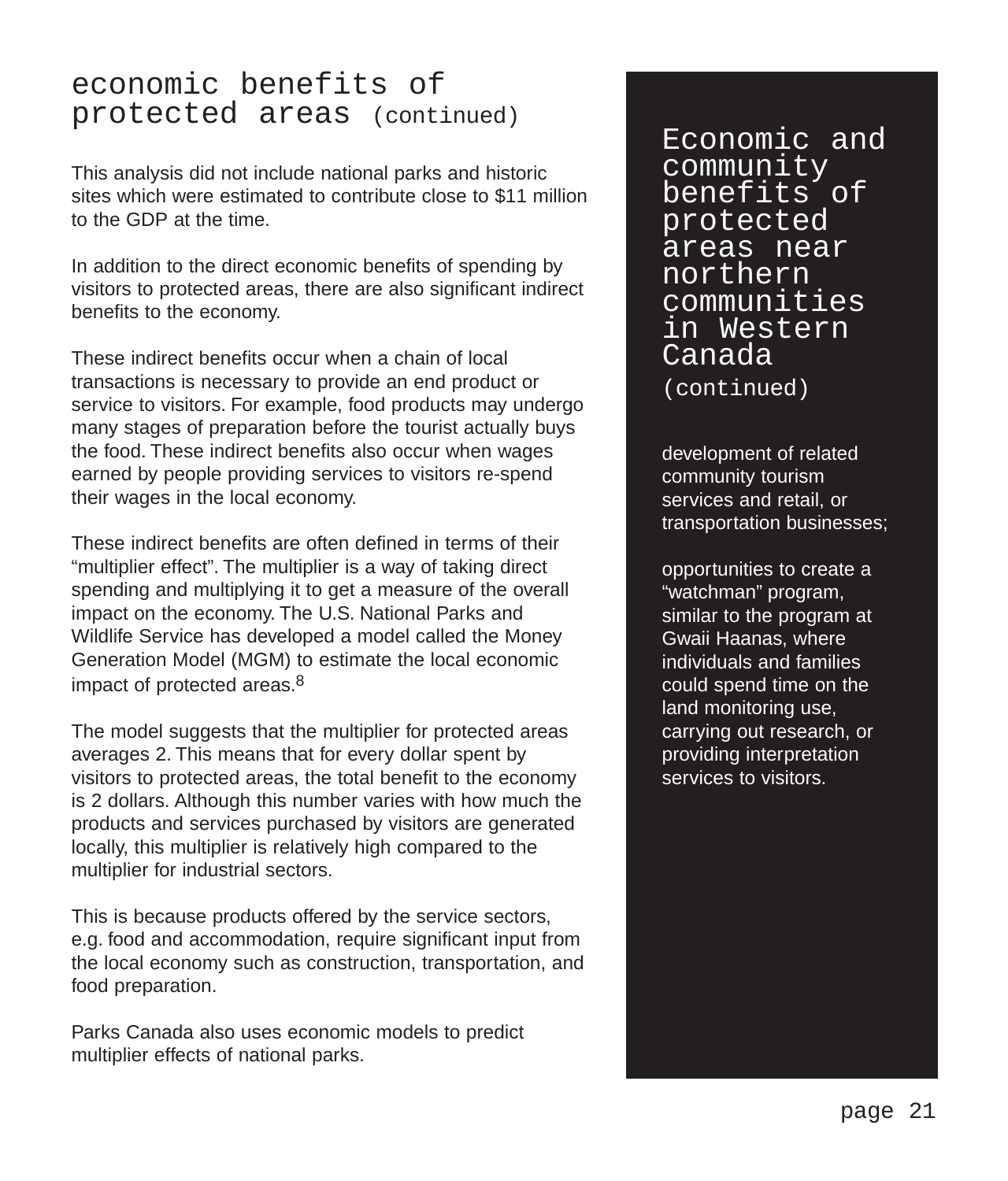The B.C. provincial parks system employs people on the same scale as a mid-size mega project or a large industrial operation.

#### economic benefits of protected areas (continued)

#### **Job Creation**

There is a wide range of direct employment opportunities generated by protected areas. Federal, provincial and territorial governments hire a significant number of staff for park management, operations and visitor services. In the Yukon and NWT, Parks Canada employs approximately 155 full-time equivalents and spends around \$7 million in salaries and wages.<sup>9</sup>

The assessment, planning and facility construction phases of protected areas also offer diverse employment opportunities. Many of these jobs are highly skilled in nature including research and survey work. Employment opportunities for local people include monitoring, documentation of local history, construction and maintenance. It is also important to note that protected areas can help contribute to the continuation of a subsistence economy, which is still important in many northern communities.

Parks also generate jobs in tourism and other service industries that provide food, accommodation, transportation and guiding or nature interpretation to people visiting protected areas. As mentioned earlier, visitor spending associated with parks also creates indirect jobs such as construction and manufacturing through demand for local products and services.

Interestingly, the study by the Government of the NWT found that every job directly supported by the government in 1993, resulted in 1.7 jobs after factoring in visitor spending. Coopers and Lybrand Consultants estimated that in 1994 the B.C. provincial parks system created employment for a total of about 9,500 people.

9Gordon Hamre, Parks Canada, Yellowknife, NT, Personal Conversation, September 2000.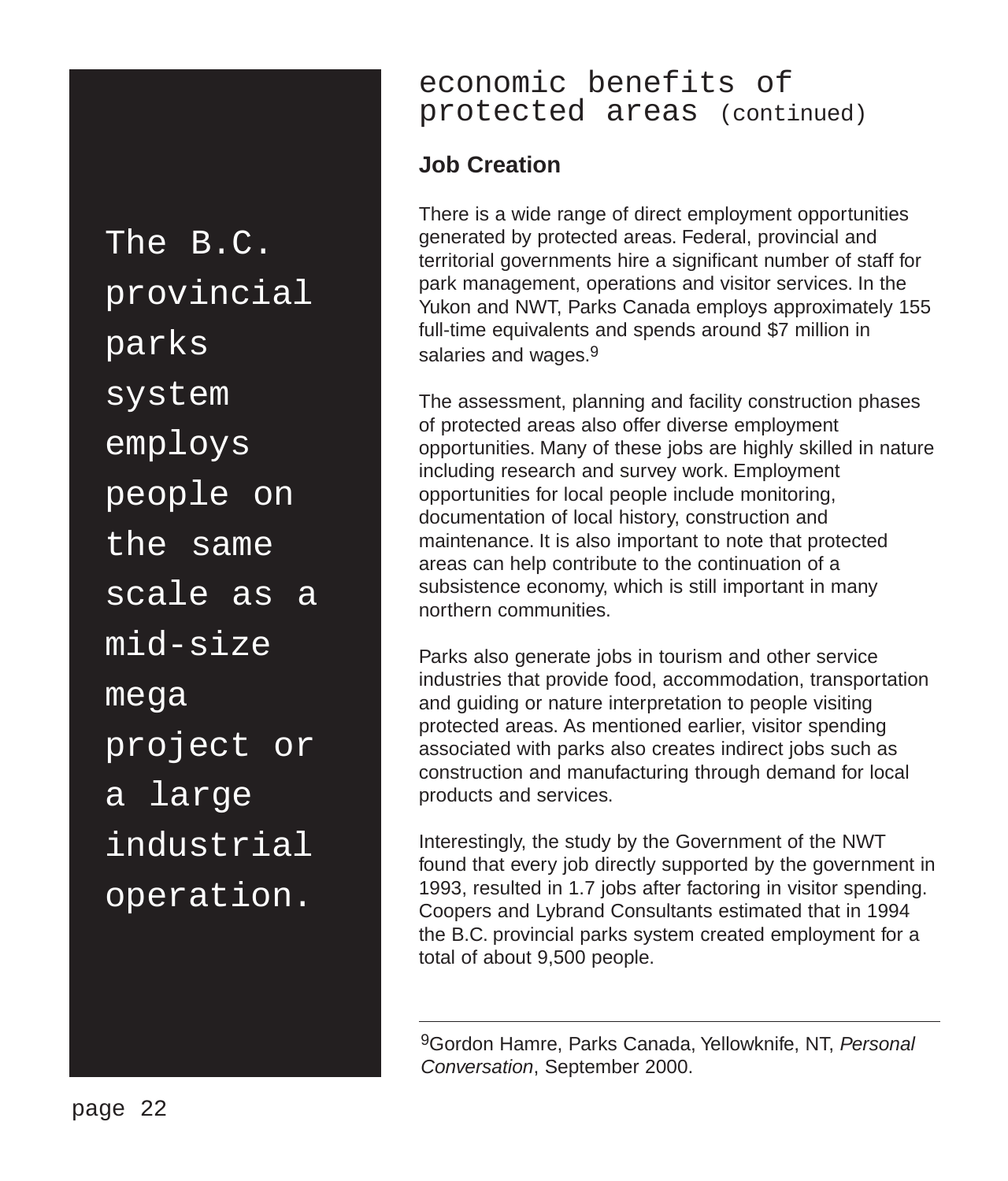#### economic benefits of protected areas (continued)

5,400 of these jobs came from direct spending (visitor and government) and 4,100 were dispersed throughout the economy from indirect expenditures associated with parks.

The Coopers and Lybrand study points out that the B.C. provincial parks system employs people on the same scale as a mid-size mega project or a large industrial operation.

The study also adds that when you take into consideration the considerable subsidies that are sometimes offered to attract large industrial employers into a region, the importance of the parks system as a local employer becomes clear.



photo: karsten heuer

### nahanni national park

- 1994 study of nahanni visitors indicates they spent \$1.4m locally
	- 7 fulltime employees
- 6 seasonal employees
- nahanni's annual payroll is approx. \$600,000.
- yearly operations and maintenance budget of \$250,000 is spent locally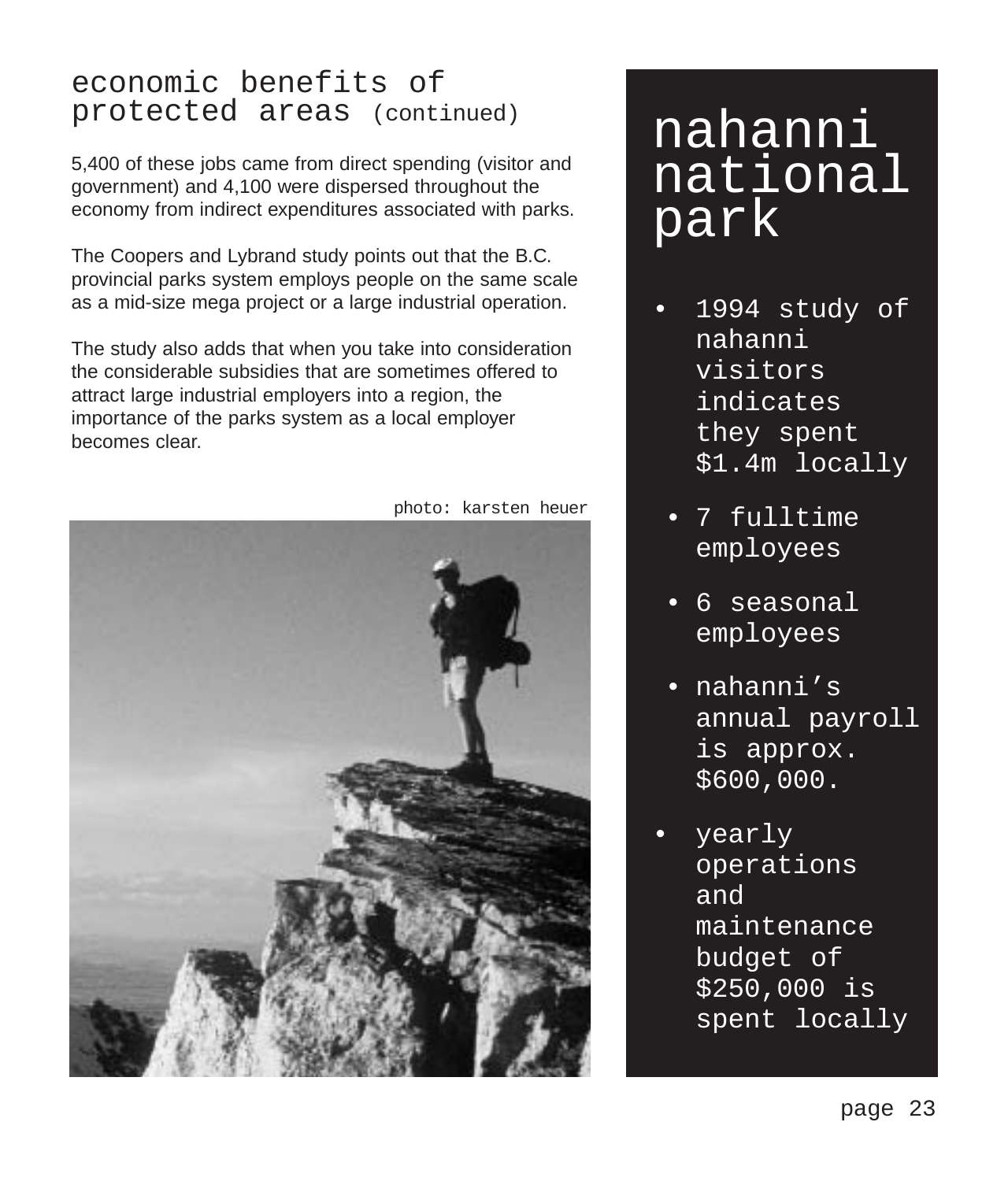Government spending on protected areas can be an effective way to stimulate private spending in the economy.

#### economic benefits of protected areas (continued)

Furthermore, if protected areas are managed to maintain ecological integrity there is no long-term public liability for monitoring, clean up or restoration costs often associated with resource extraction.

Parks related employment also contributes significantly to economic diversification and provides a buffer to the boom and bust cycles of resource extraction industries. This is especially important for smaller northern economies that are particularly susceptible to large employer shut downs. With the decline of the mining industry in the Yukon, tourism is now the largest private sector employer. If not for the Yukon's internationally renowned reputation for undeveloped wilderness, the territory would likely be much worse off. By protecting wilderness, a major source of employment will also be protected indefinitely. Another benefit of jobs created by protected areas is that many of the jobs are based in rural communities. For example, Parks Canada has offices in Dawson, Haines Junction and Old Crow in the Yukon, and Inuvik, Sachs Harbour, Paulatuk, Fort Smith and Fort Simpson in the NWT. Tourism jobs are also particularly important for youth and can help provide meaningful employment opportunities for young people, allowing them to remain in their communities.

#### **The Impact of Land Claims**

In the Yukon, many Final Agreements provide for Special Management Areas or other types of protected areas. First Nations have a variety of reasons for establishing protected areas in their traditional territories, but most of the agreements include provisions for economic opportunities and other benefits related to protected areas. These may include rights of first refusal on contracting or concessions, a percentage allocation of guiding or tourism licenses, or other affirmative measures. These conditions will help ensure that First Nations and local communities benefit from any economic dividends that protected areas may provide. In the case of national parks, impact and benefit agreements are negotiated as part of the park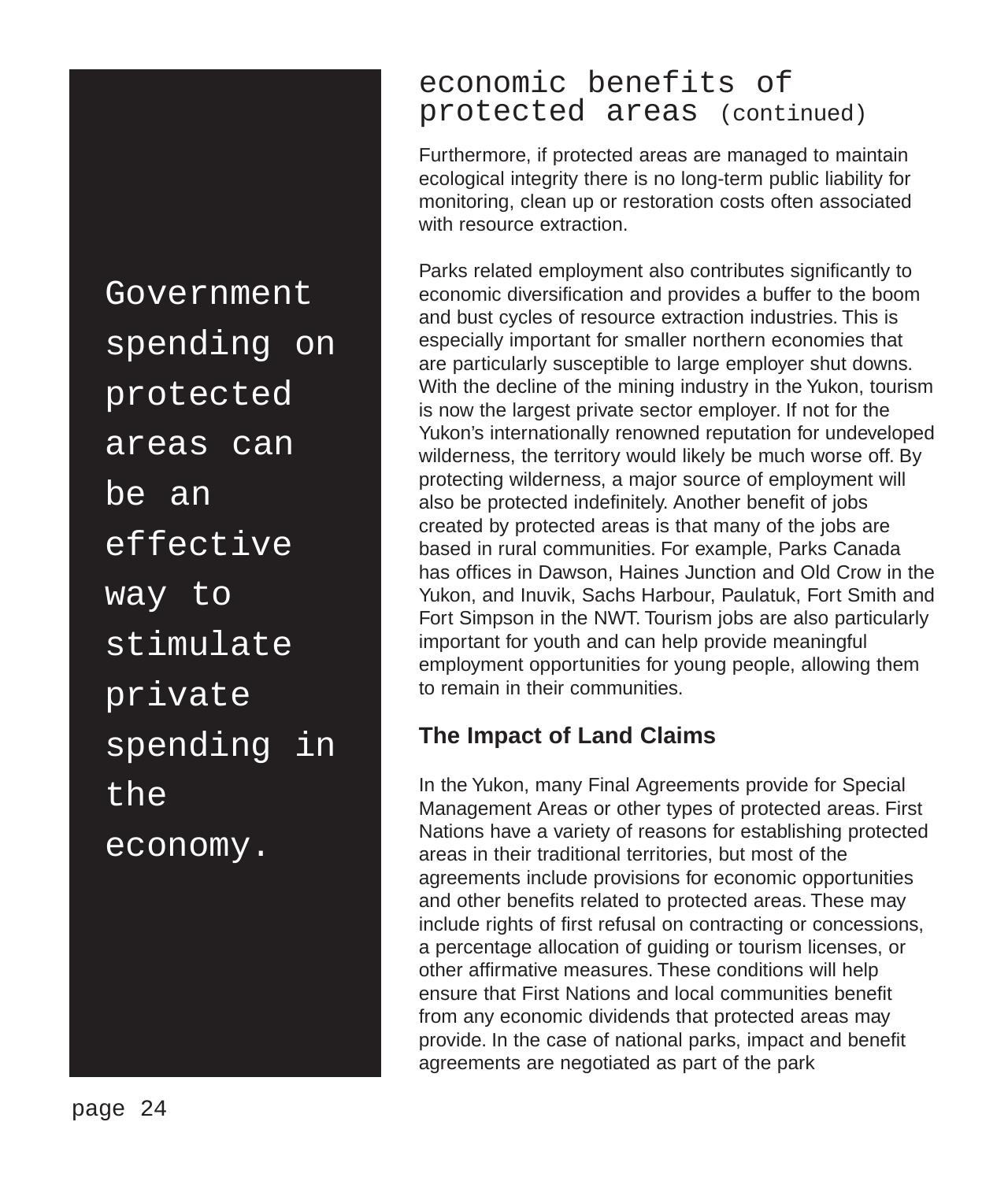#### economic benefits of protected areas (continued)

establishment process, over and above the support for comanagement boards or other management or advisory bodies. Aboriginal harvesting, including hunting, fishing and trapping is guaranteed in all protected areas through the provisions of the Umbrella Final Agreement. These provisions can have a significant and positive economic and social impact on First Nations.

#### **Government Spending and Revenues**

According to the federal government, the Canadian economy "is an economy in which rural Canada also benefits from value-added activity, environmentally astute land management, and new skills and job opportunities." (Federal Speech From the Throne, October 1999) This vision is entirely consistent with establishing new protected areas and maintaining their ecological integrity.

Public investment in protected area establishment, facilities and management is essential to realize the potential community and regional economic benefits. Government spending on protected areas can be an effective way to stimulate private spending in the economy. In 1994, the \$35 million B.C. provincial parks budget was less than ten percent of the total direct spending generated by the park system.<sup>10</sup> Federal government spending on national parks in the North also represents an important economic driver for the region.

In 1999, total Parks Canada spending on operations in the Yukon and NWT was approximately \$14 million.<sup>11</sup> About \$7 million of those direct federal government expenditures were spent in the Yukon. If federal government spending in the Yukon is even one quarter as effective at generating visitor spending as the B.C. parks system, the total direct spending caused by national parks in the Yukon in 1999

The benefits of federal government spending on parks in the north are also widely distributed throughout rural communities.

<sup>10</sup>Coopers and Lybrand Consulting.

<sup>11</sup>Gordon Hamre.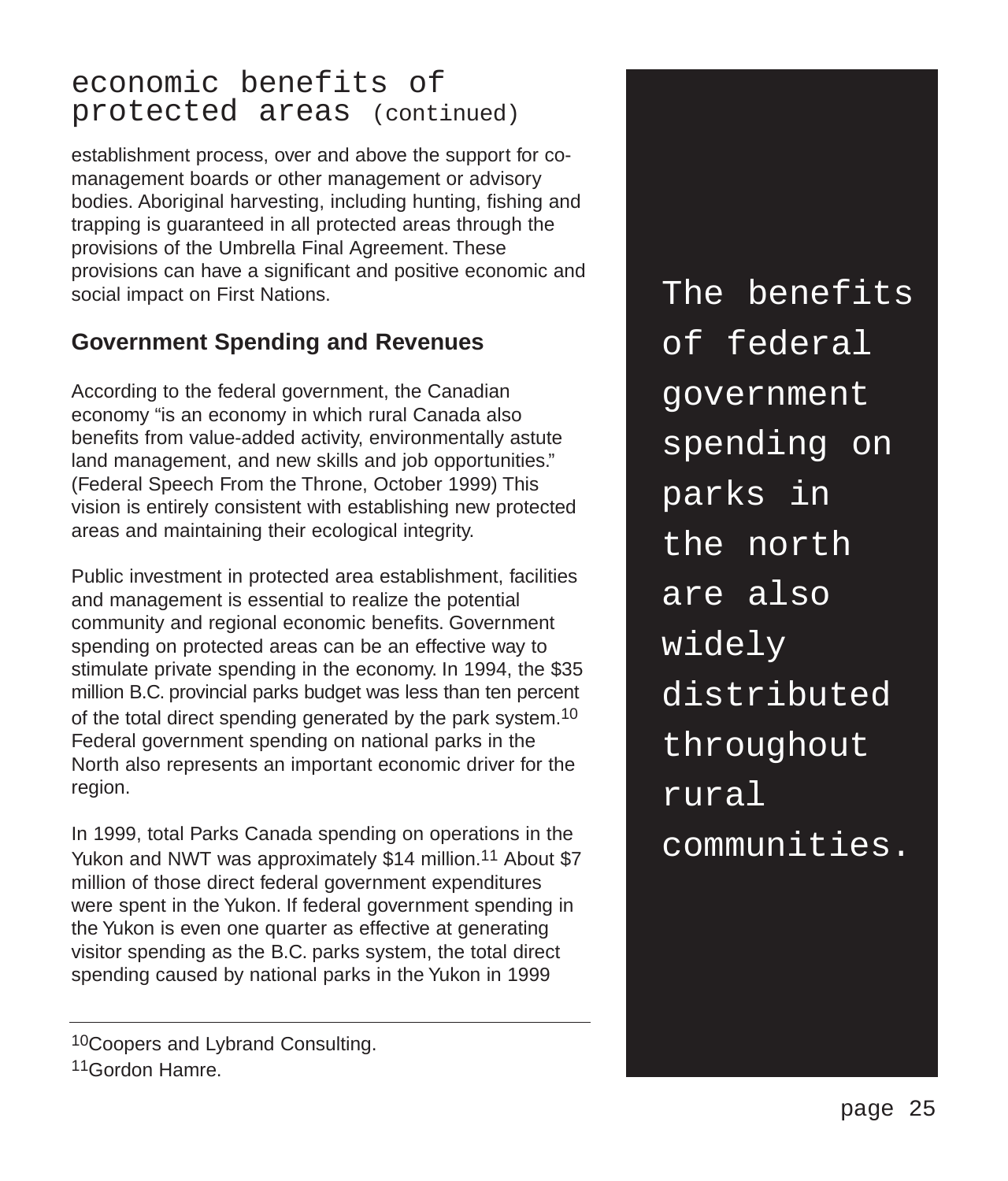A more recent and growing economic contribution related to protected areas is made by the nongovernment (ngo) notfor-profit sector, such as environmental  $n$ on – government organizations.

#### economic benefits of protected areas (continued)

would be twice as much as those reported to have been spent on mining in the territory during that same year.<sup>12</sup> The benefits of federal government spending on parks in the North are also widely distributed throughout rural communities.

Parks can also generate significant revenues for government. Parks often show up in government accounting systems as a "cost". Tax revenues generated from economic transactions such as visitor spending in parks then go into general revenues and are often not attributed back to the parks system. Coopers and Lybrand found that the B.C. government received about \$42 million in tax revenues from the operation of its parks system in 1994, more than enough to cover the \$35 million required to fund it. Without spending any money, the federal government was estimated to receive almost \$130 million from the economic impacts of the B.C. parks system in that same year.

12Total spending on mining in the Yukon in 1999 was \$9.5 million. If, for every dollar Parks Canada spent in the Yukon, it generated 2.25 dollars of visitor spending (this is less than in BC or NWT) the result would be \$13.5m in visitor spending. Total direct spending would be \$6m by Parks Canada plus \$13.5m by visitors for a total of \$19.5m.



photos: karsten heuer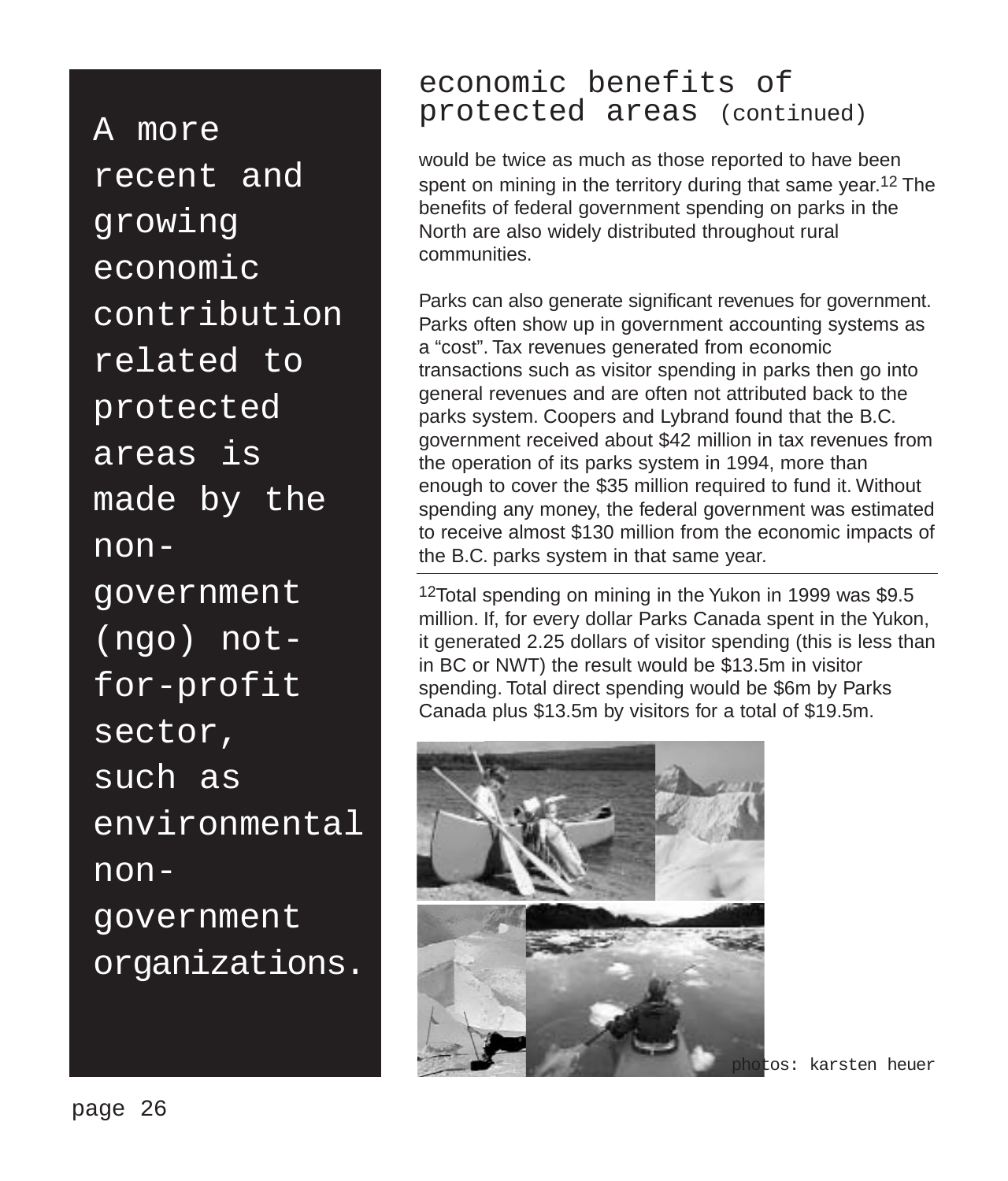#### economic benefits of protected areas (continued)

#### **Non-government Organizations**

A more recent and growing economic contribution related to protected areas is made by the non-government (NGO), not-for-profit sector, such as environmental non-government organizations.

The NGO sector, in general, is growing across North America.

It relies on the public interest in supporting conservation as well as a long tradition of conservation philanthropy. NGOs are part of a service sector that provides research, communications, training and public education on protected areas and other conservation issues.

These organizations provide direct employment in Canada's north, but also support a variety of local conservation and protected area projects in smaller communities.



photo: marten berkman

A completed protected areas system would generate employment opportunities in rural areas all over the north. This would help to reduce the problem of have and have not communities created by shorter-term resource extraction projects.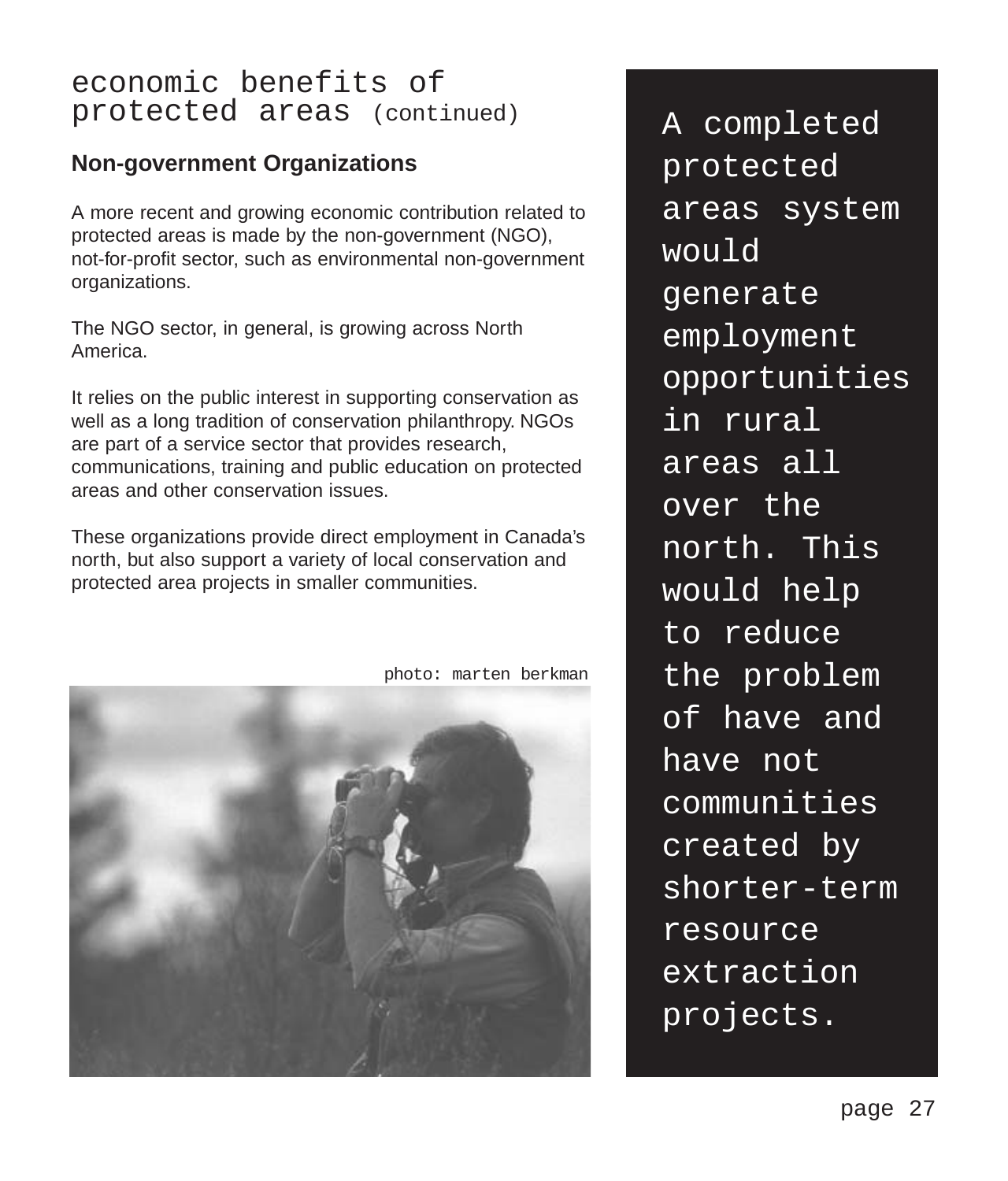#### **Marketing the North's Natural Attractions**

If part of the Yukon's protected area network is planned adjacent to highways, travel loop routes with protected areas as features could be developed.



### benefits of a completed parks system in canada's north

This section of the report explores some of the key benefits that a completed protected areas system would provide for northern communities. On the ground, completing northern protected areas systems would involve implementation of Final Agreements with First Nations, the Yukon and NWT protected areas strategies, as well as the completion of the National Parks system in northern Canada. Conservation tools would also include wildlife habitat protection areas and special management zones designated through land use planning or wildlife management legislation.

There are several reasons why a completed protected areas system would be particularly valuable to the economies of the Yukon & NWT:

- community and regional economic development
- economic diversification and improved stability
- protection and preservation of community and tourism assets
- improved ability to market the North's natural attractions, and
- re-distribution of the economic benefits of government investment in conservation and tourism to small and sometimes remote communities.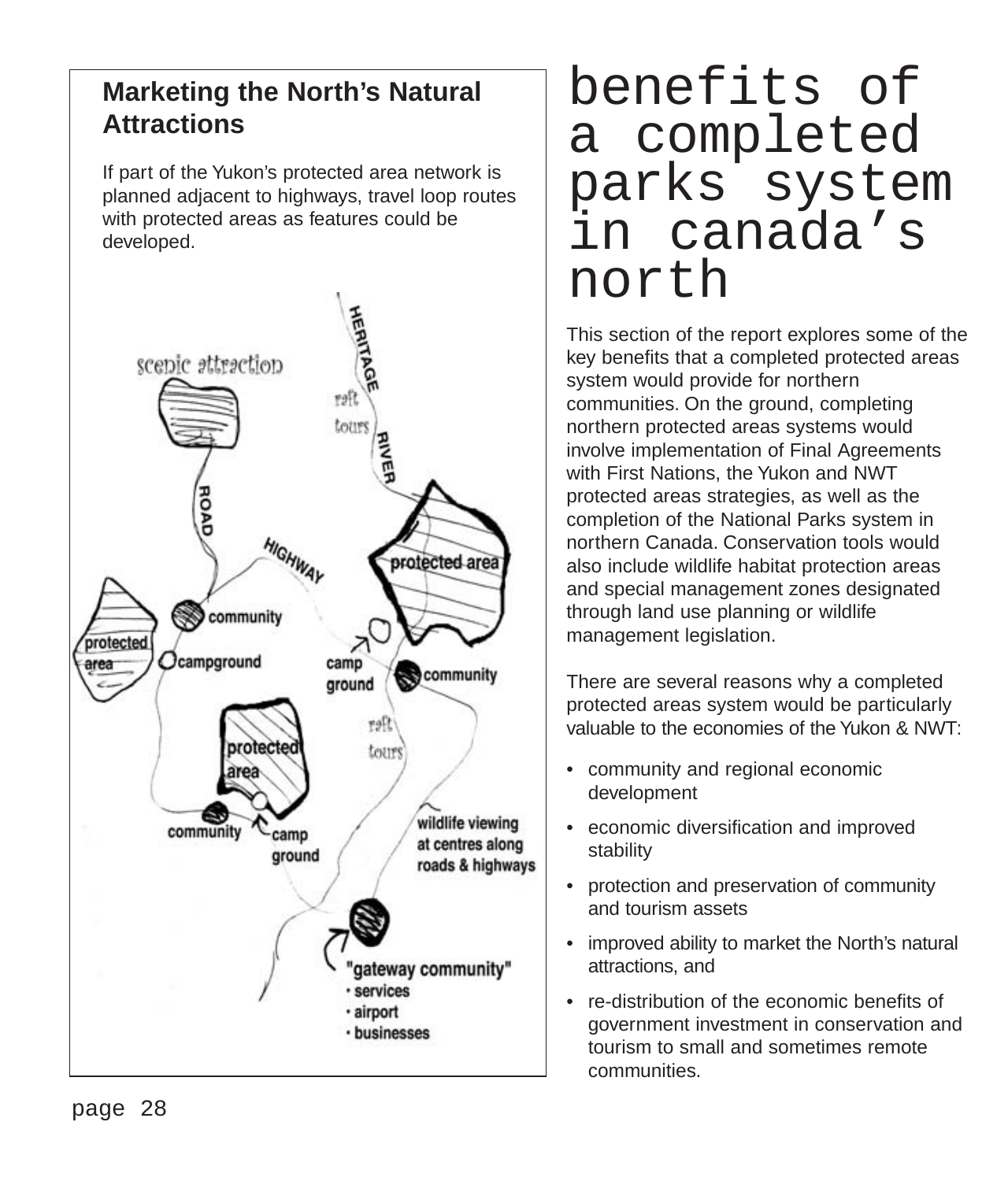#### benefits of a completed park system in the north (continued)

#### **Community and Regional Economic Development**

A completed protected areas system would generate employment opportunities in rural areas all over the North. This would help to reduce the problem of have and have not communities created by shorter-term resource extraction projects. More stable employment opportunities in rural communities could help ease some of the social impacts associated with "one industry towns" and by doing so, reduce reliance on government social programs.

Experience shows that community-based job creation related to protected areas takes time, since much of the economic spin-off from the service sector relies on entrepreneurial effort. Adequate government investment in training, community capacity building and infrastructure is required to realize these local economic benefits. In smaller communities, even a modest number of new jobs related to protected areas can have a significant and lasting local economic impact. The new Tombstone Territorial Park established in the central Yukon is expected to generate significant economic benefits to Dawson City, as well as provide economic opportunities for the Tr'on dek Hwech'in First Nation.

Government studies estimate that up to 50 seasonal jobs related to the park could be created, over and above full time management jobs.

#### **Economic Diversification**

During the last century, the economies of the North have depended largely on resource extraction industries. The subsistence and trapping economies that existed before are still important in many communities but sustain a smaller number of jobs.

For example, community watershed protection areas that ensure a clean water supply, along with intact fish and wildlife habitat can provide long term benefits to residents.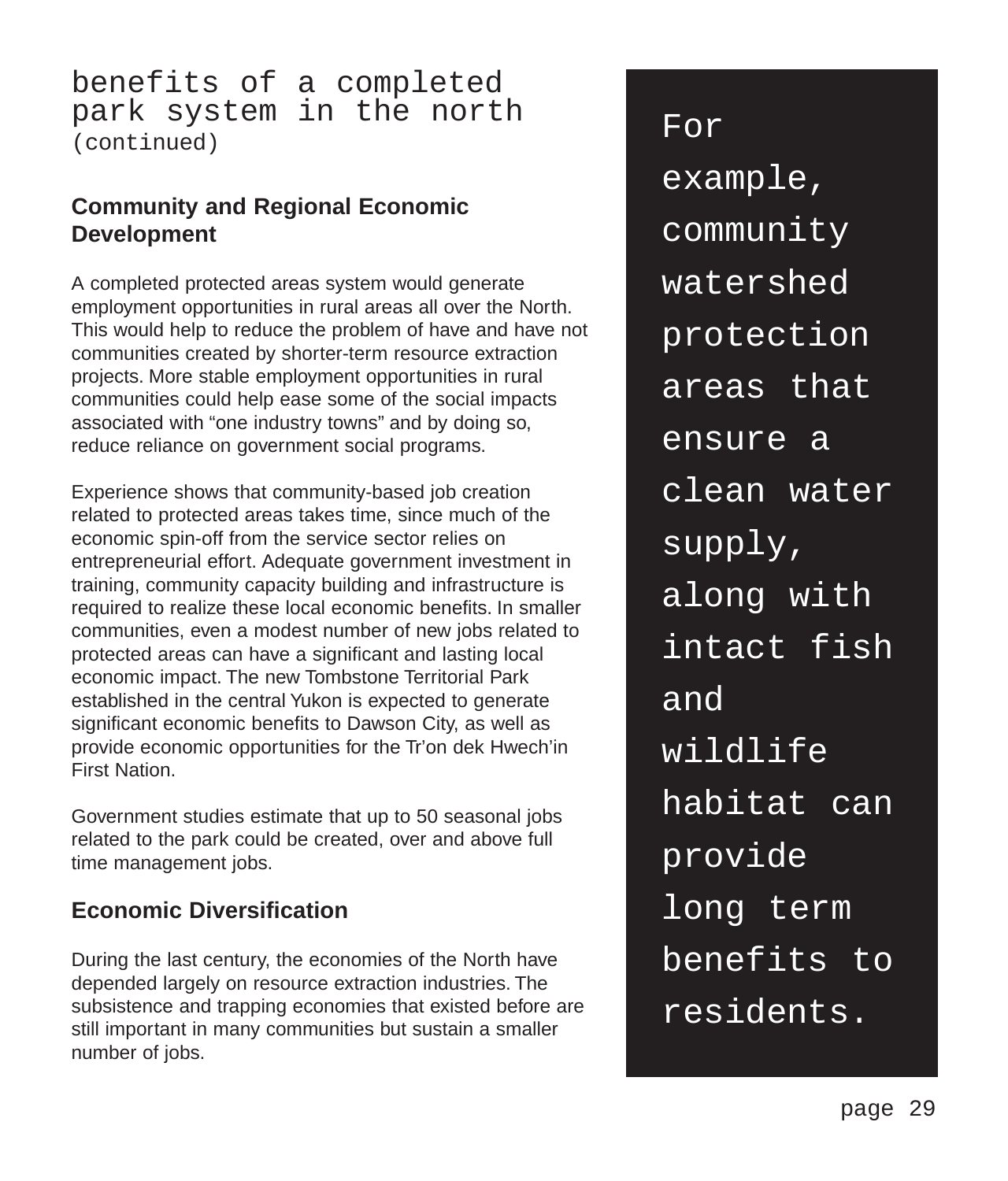The underlying ecological goals of protected areas should guide any marketing strategy; marketing should complement, not interfere with these goals or the aspirations of communities to manage the pace of tourism development.

#### benefits of a completed park system in the north (continued)

As a result of this reliance on the resource extraction industries, northern communities have been particularly susceptible to boom and bust economic cycles and shortterm job opportunities in a few communities. Service industries associated with protected areas such as tourism help to provide a stabilizing effect for the economy. The increased number of visitors to the North from the U.S. and overseas also suggests that short of a global recession, tourism dollars will continue to flow from year to year.

#### **Protection and Preservation of Community and Tourism Assets**

The guiding principles of the Yukon Tourism Strategy include respect for the environment and sustainable communities.13 Consistent with these principles the strategy identifies two key objectives that relate to protected areas:

1) the need to develop a high quality tourism experience by supporting new public infrastructure, and

2) the need to sustain tourism for tomorrow by preserving and protecting tourism assets. The creation of protected areas clearly supports these objectives. In fact, not protecting ecologically important areas, so that wildlife and natural systems can continue to thrive, will undermine the long-term viability of this growing industry.

Protected areas also serve to conserve a community's natural assets, resulting in social, health and economic benefits. For example, community watershed protection areas that ensure a clean water supply, along with intact fish and wildlife habitat can provide long term benefits to residents. Some watershed protection zones could also

13Yukon Department of Tourism, Draft Yukon Tourism Strategy, Guidelines for the Strategic Development of Tourism in the Yukon, November 1999.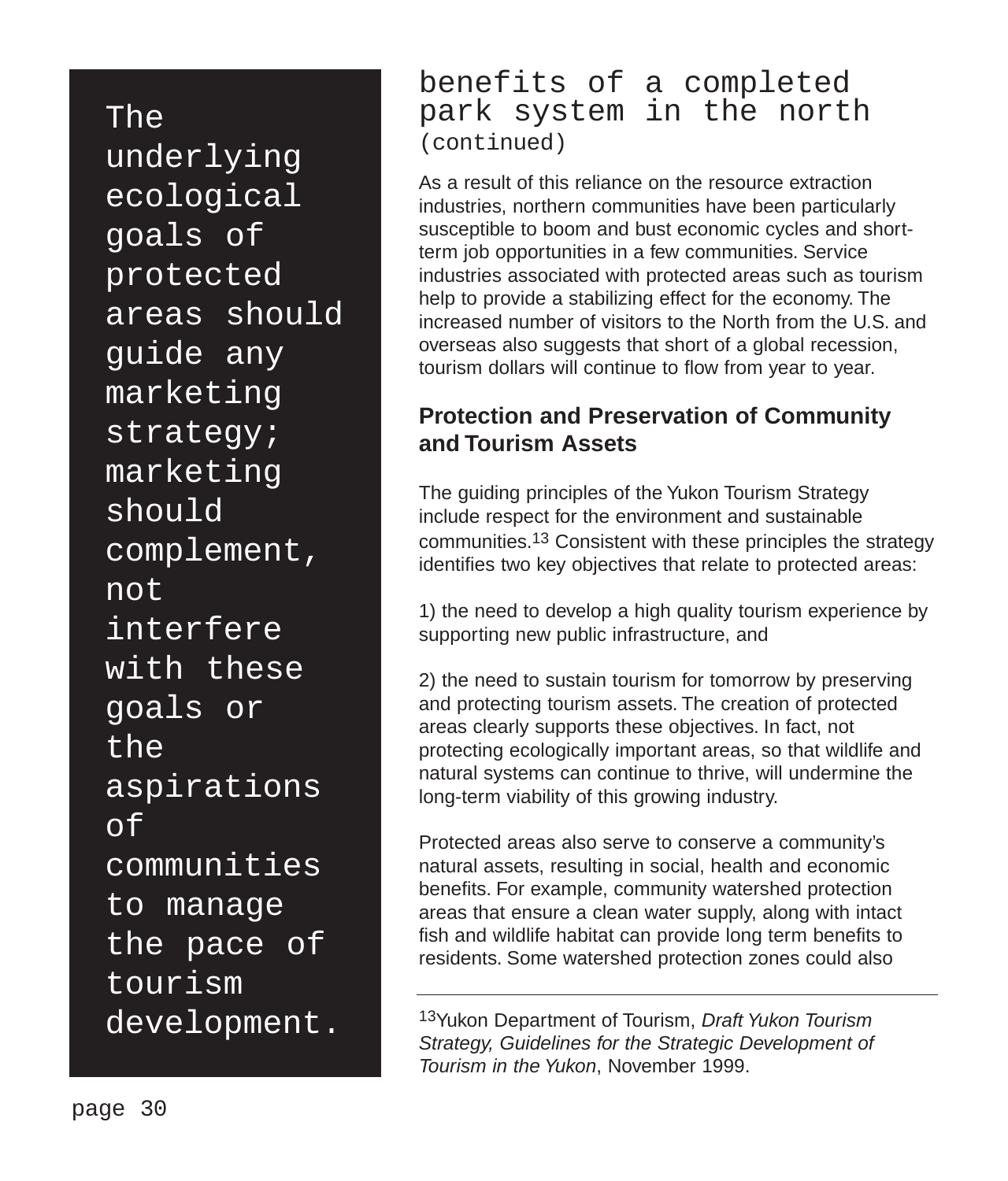#### benefits of a completed park system in the north (continued)

include land uses such as small scale timber harvesting, provided that water quality, wildlife conservation and creation goals were also met.

#### **Marketing the North's Natural Attractions**

The underlying ecological goals of protected areas should guide any marketing strategy; marketing should complement, not interfere with these goals or the aspirations of communities to manage the pace of tourism development.

However, having a completed protected areas system would allow the Yukon and NWT to more effectively market the North as a travel destination. Protected areas are a tangible product that tourists can plan around. Simply having wilderness does not necessarily provide visitors with an accessible product. Where appropriate, protected areas can provide the infrastructure which visitors know will allow them to access natural attractions. This is particularly important for the North where most visitors are choosing to visit the area and are not just passing through. Nahanni and Kluane National Parks, and Chilkoot National Historic Park are excellent examples of northern travel destinations that have achieved national and international recognition. In cases where tourists are simply driving through, such as the large number of Americans who drive through the Yukon on their way to Alaska, protected areas could encourage them to spend more of their time and money in the territory. Currently, the only protected area easily accessible from the Alaska Highway is Kluane National Park, which is only a few hundred kilometers before tourists reach the Alaska border.

If part of the Yukon's protected area network is planned adjacent to highways, travel loop routes with protected areas as features could be developed.

Protected areas are a tangible product that tourists can plan around.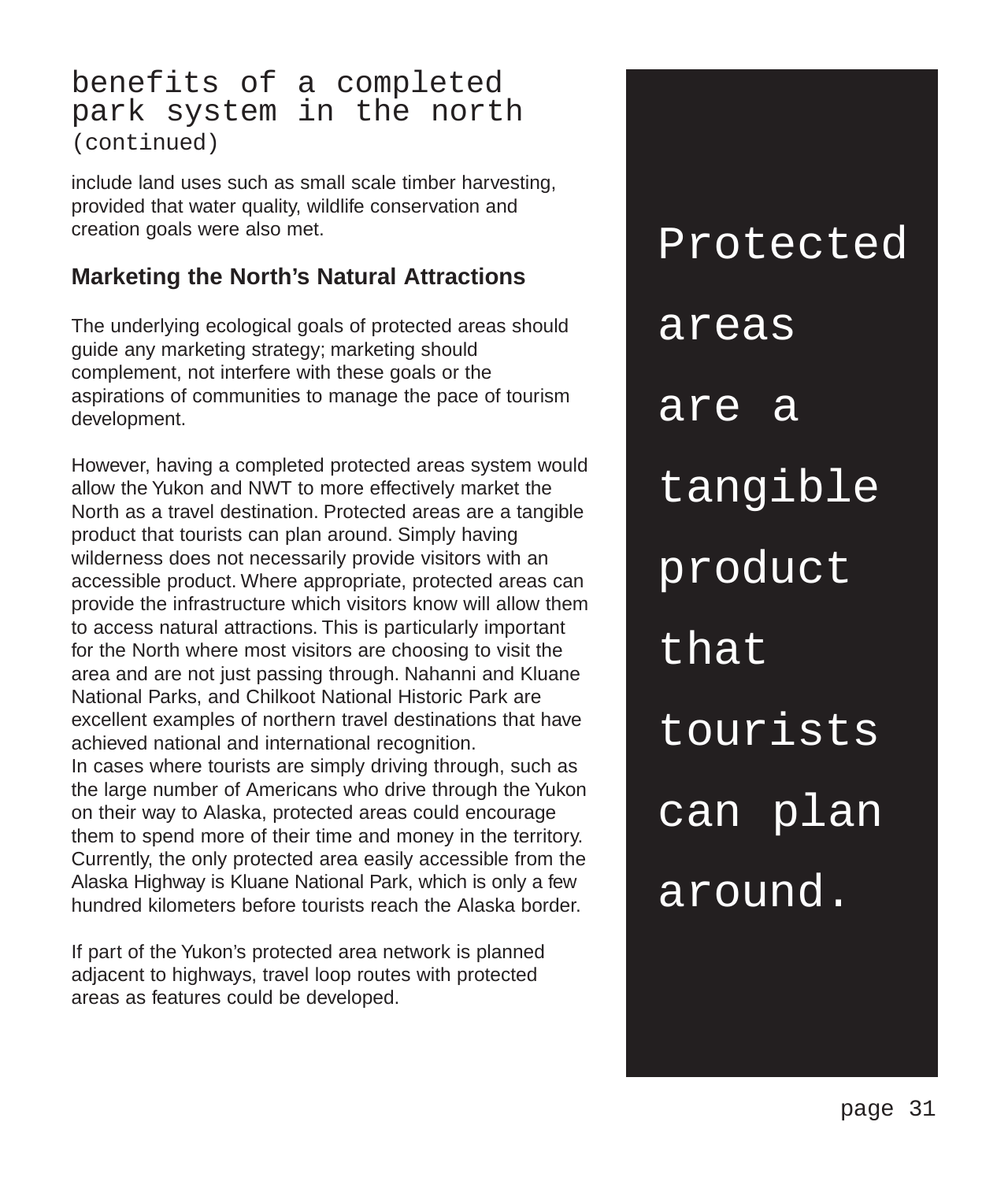If part of the Yukon's protected area network is planned adjacent to highways, travel loop routes with protected areas as features could be developed.

benefits of a completed park system in the north (continued)

For example, if protected areas were designated along the Alaska Highway, such as at Coal River, Jennings Lake, Wolf Lake, Tarfu-Snafu Lakes and Kusawa Lakes, there would be reasons for tourists to stop in communities and take more time passing through the Yukon. If protected areas were designated along the Robert Campbell highway, for example at Frances Lake or along the Canol Road, visitors could be encouraged to use circle tour routes. This strategy has worked successfully in parts of the southwest United States.

The implementation of this type of marketing strategy must reflect the local community's wishes with respect to the volume of visitors that would be appropriate in each protected area.

Through careful planning, the majority of visitor use could be directed to limited areas next to highways – such as campgrounds and short loop trails.

This strategy would ensure that all but the very edge of the protected area remains in a pristine state. Local use of protected areas would also remain unchanged with this approach. Protected area management plans would determine whether or not backcountry trails or other facilities are appropriate.

The examples and information contained in this report strongly support the economic case for a completed protected areas network in western Canada's north. Economic and demographic trends are causing investment to grow rapidly in areas with a healthy environment and access to natural attractions, and this investment appears to be moving north. Protected areas also provide benefits that are particularly important for northern economies such as community and regional development, economic diversification, and increased attraction of tourists.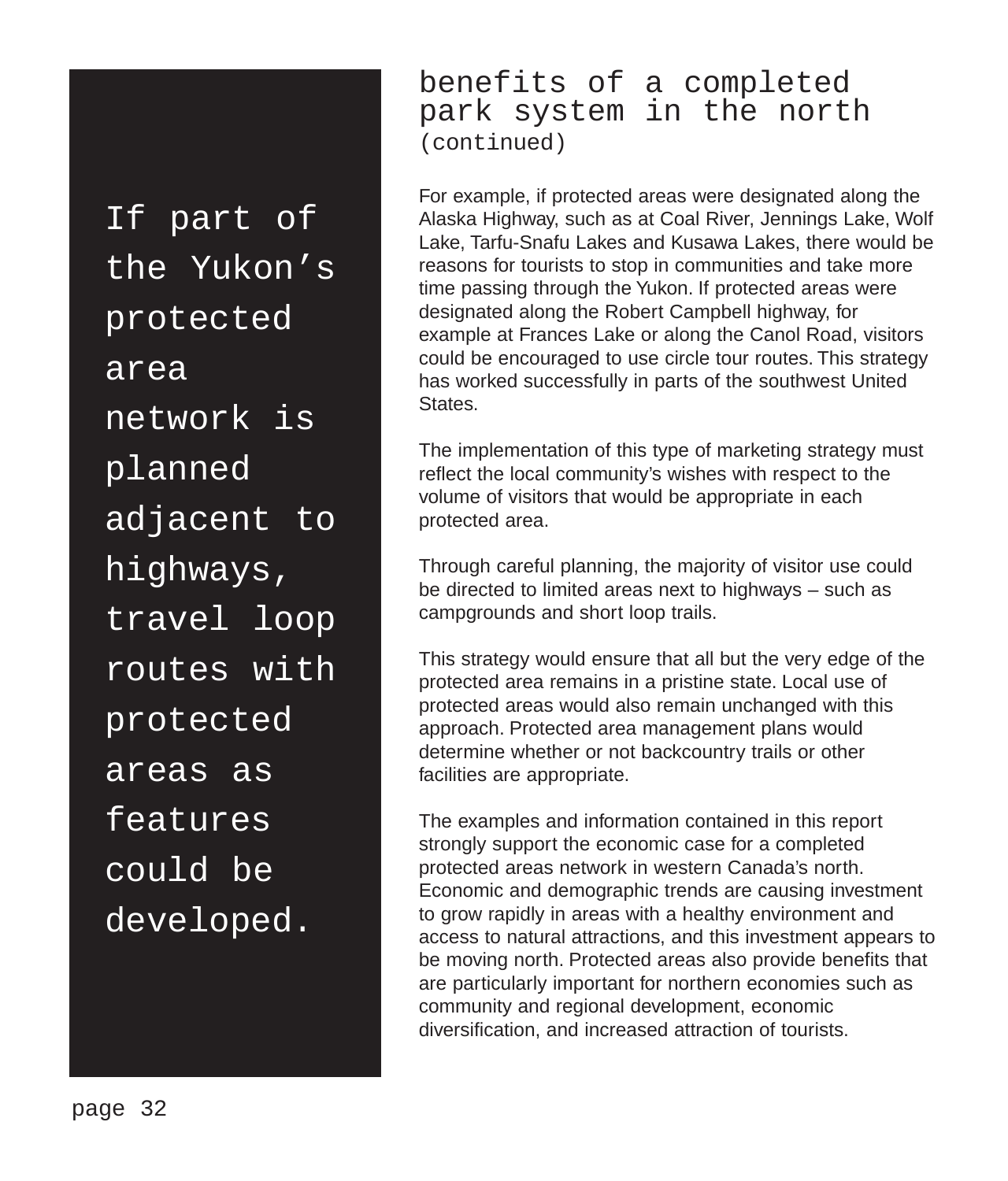### conclusion and policy implications

By moving quickly to complete protected areas, the Yukon and NWT will be able to capitalize on these benefits and create a more stable investment climate for resource industries. This will require both financial and political support, from the federal and territorial governments, to get moving on the planning and development stages of the territories' protected areas networks. It will also require increased efforts on the part of governments to work with rural communities to help them participate in the planning and development of protected areas and ensure that they benefit appropriately.

The protection of the North's wilderness resources represents an economic opportunity that is too valuable to pass up. The time to take advantage of this opportunity is now.

We recommend that the Government of Yukon, in cooperation with the federal government, First Nations, communities, business and public interest organizations:

- Build and diversify the Yukon's economy by completing and investing in a network of protected areas in the Yukon; using the Yukon Protected Areas Strategy, First Nations Final Agreements, and the provisions of the National Parks Act, Yukon Wildlife Act and Yukon Environment Act.
- Reduce the economic uncertainty for resource industries, and increase the certainty for tourism operators, by completing the protected areas network within 6 years; continue to support the completion of land use plans.

• I • nvest in research, education, training, business incentives and infrastructure related to implementing and managing a network of protected areas.

The protection of the north's wilderness resources represents an economic opportunity that is too valuable to pass up. The time to take advantage of this opportunity is now.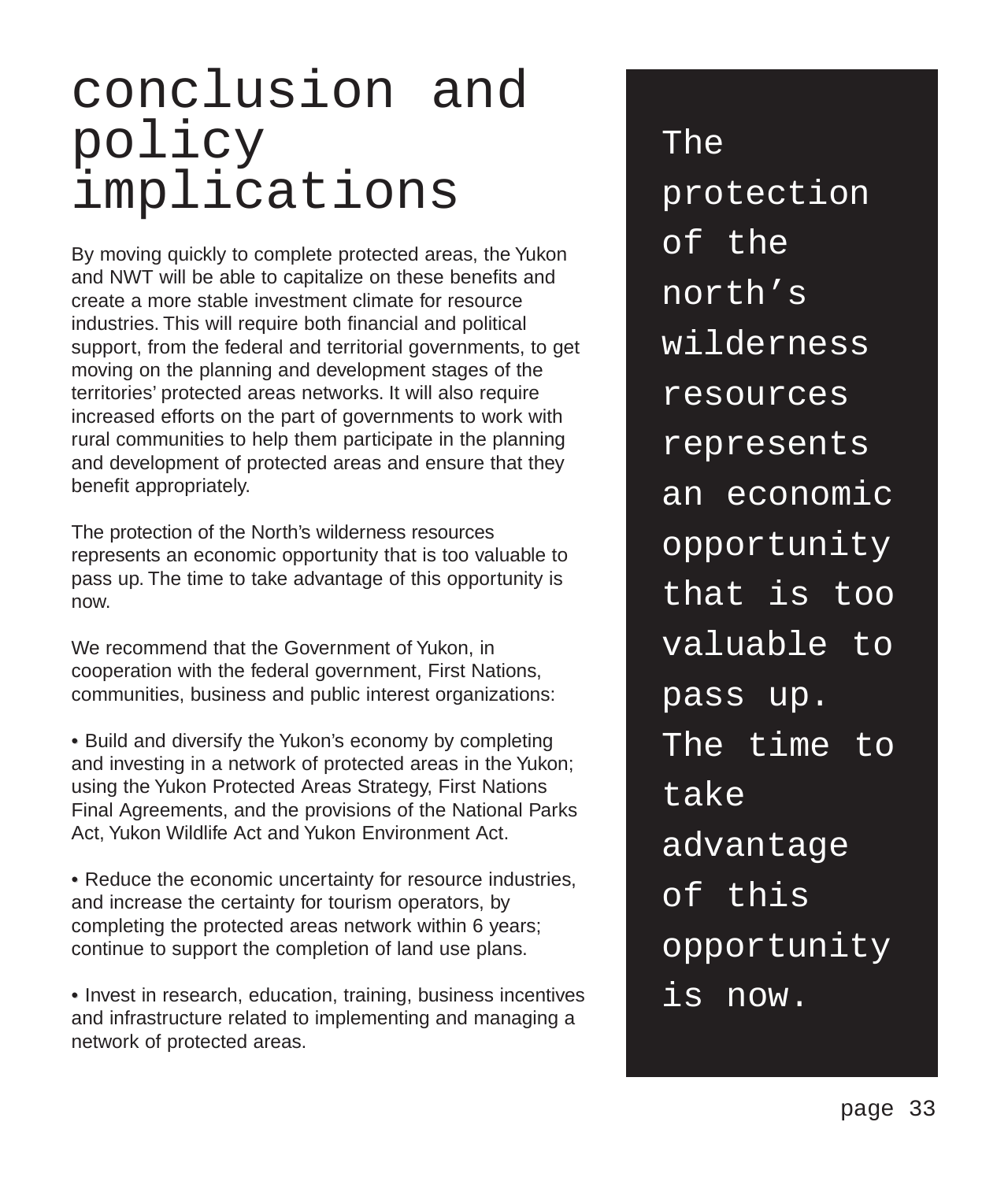### herschel island national park

- 1 to 2 year-round employees in Inuvik
- 4 seasonal employees hired from Aklavik

#### conclusion and policy implications (continued)

• Assess the opportunities to designate protected areas adjacent to Yukon highways, and consider the benefits of protected areas as an integral part of travel circle routes.

• Provide support and incentives to communities and First Nations to identify and designate protected area candidates and assist in developing ways to generate local economic benefits from these protected areas.

• Use protected areas as a foundation for marketing the Yukon's wilderness in a way that is consistent with maintaining the ecological integrity of the protected areas, and is supportive of each community's approach to tourism.

• Complete further research on the economic impacts of protected areas, and include the economics of conservation in departmental policies on economic development.

• Request the federal government to fulfill its land management and conservation obligations by investing in the completion of a protected areas network.

• Commit to the identification and designation of a protected areas network in advance of or at the same time as resource dispositions for large-scale timber harvest or oil and gas development.

• Recognize the proven value of Justice Berger's pioneering recommendations on the MacKenzie Valley Pipeline inquiry by completing the protected areas network at the same time as pipeline routes are being assessed, planned & developed; if a pipeline is developed, capitalize on the opportunity to ensure that conservation areas are put in place.

• Invest in a territorial Conservation Trust Fund to supplement existing departmental budgets used to implement the Yukon or NWT Protected Areas Strategy. Use the trust fund to help assess, establish and operate territorial protected areas. Use a portion of new tax revenues and royalties from new resource development projects, matched by contributions from industry, to create and maintain the fund.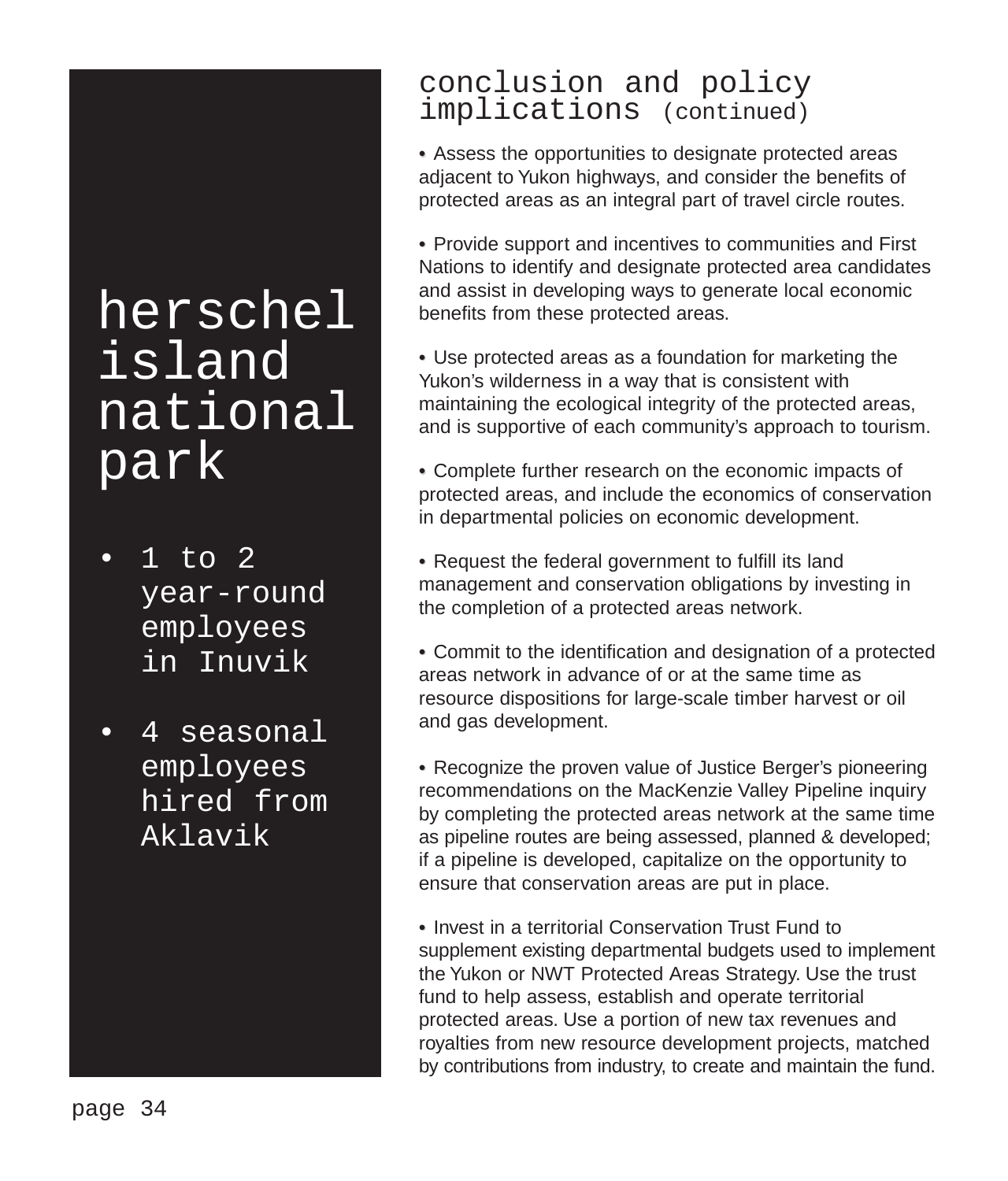## other readings

Berger, Justice Thomas R. Northern Frontier Northern Homeland: The Report of the MacKenzie Valley Pipeline Inquiry. Ottawa: Ministry of Supply and Services Canada, 1977.

Dixon, John A. & P.B. Sherman. Economics of Protected Areas: A New Look at Benefits and Costs. Washington, D.C.: Island Press, 1990

Munasinghe, Mohan, ed. Protected Area Economics and Policy: Linking Conservation and Sustainable Development. Washington D.C.: The World Bank, 1994.

Panel on the Ecological Integrity of Canada's National Parks. "Unimpaired for Future Generations"? Protecting Ecological Integrity With Canada's National Parks. Ottawa: Parks Canada Agency, 2000.

White, Adam. The Economic Benefits of Conserving Canada's Endangered Spaces. Toronto: World Wildlife Fund Canada, 1993.

Website: http://www.Economics.IUCN.Org

In smaller communities, even a modest number of new jobs related to protected areas can have a significant and lasting local economic impact.